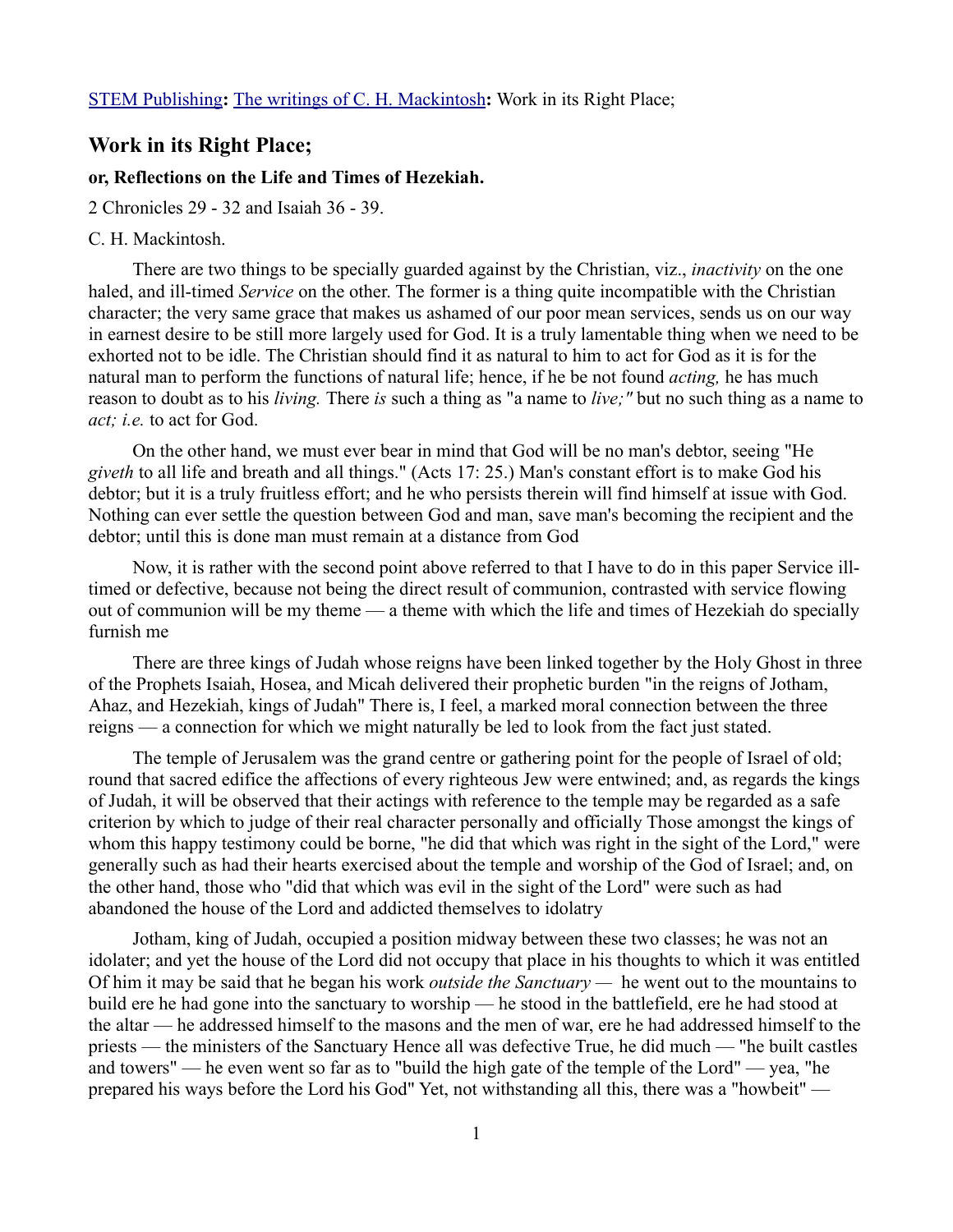"the high places here not removed, the people sacrificed and burned incense still in the high places" (Compare 2 Kings 15: 35, 2 Chr 27: 2 ) This is a profitable lesson for us. We should watch with great strictness over the state of our hearts, lest haply our very services — our right and reasonable services — should get between our souls and the Person of Christ We should frequently turn aside for the purpose of sifting our motives in what we do — when we preach, publish, correspond, visit, or do anything else, we should calmly sit in judgement on ourselves as to our secret purposes in all these things When the Lord comes it is the "counsels of the heart" — not the works of the hand merely that "He will make manifest" This is very solemn. Many a showy act of service — many an eloquent sermon — many a well written book — many an ostentatious visit will sink into eternal oblivion; or, if remembered, tend only to smite the conscience and blacken the doom of the deluded soul, who, it may be, had gone to work without having experimentally known that fundamental law of God's house, namely, *man must be a beggar;* in other words, who had never any higher object than *self* in all he said and did.

Concerning Ahaz we need not say much. He was an open opposer of God and His truth. He neglected the temple — shut up the doors — put out the lamps — cut up the vessels, and erected idolatrous altars in every corner of Jerusalem. Moreover, he went to Damascus to meet the king of Assyria, and there he saw an altar of which he sent a pattern to Urijah, the priest, who made one like unto it at Jerusalem; thus he put the true altar out of its place, and in a word, subverted the whole order of worship. "This is that king Ahaz."

In whatever way we view this unhappy man his history *is* full of solemn warning to us; but particularly when we view him as coming after Jotham. Whenever our hearts are not devoted fully and primarily to the service of the sanctuary — when we do not prize and cultivate secret communion with God — when the work *within* does not keep pace with the work *without —* when we read and teach more than we pray — when our work is more before the eye of man than the eye of God, we may rest assured of it, we shall soon break down altogether. The only thing that can maintain us in genuine effective service is communion, and if we fail in this all must go wrong Thus, looking at these two reigns as morally connected, the open apostasy of Ahaz was what we might have looked for after the defective service of Jotham. If we are merely engaged in building upon the mountains, while the temple lies comparatively neglected, we shall soon be found turning our backs altogether on the true worship of God, and giving ourselves up to idolatry. Surely we may ask, what avail "castles and towers," while the doors of the Lord's house are shut up? Or victories over the Ammonites, while the lamp of God shines not in the holy place? They avail just nothing nor will they last long, such as they are, but will soon give place to the more decided actings of an Ahaz who would not occupy an anomalous position.

From the above reflections we may draw the following profitable moral, namely, that communion City God must ever hold a higher place than service for God — *secret* fellowship with God must never be put out of its place by *public* engagement even in godly things. There are many who are ready enough to perform showy acts of service apparently *for* God, who doubtless would find little craving after private communion *with/* Him. Let us, then, remember that if God does not receive the full homage of the heart, it matters not what we may achieve with our *hands* in the way of outward service, or with our *intellects* in the way of learning doctrine, our foundation is undoubtedly unsound, and the whole fabric will speedily tumble upon us, and bury us in its ruins; and, moreover, the greater the height, or the more showy the architecture of the superstructure, the greater will be the crash — the more melancholy will be the desolation. I feel that these things are worthy of the serious attention of professing Christians in an age like this of so much outward show*,* but so very little inward vital power of divine life in the soul — so much preaching and writing — so very little *living —* so much of the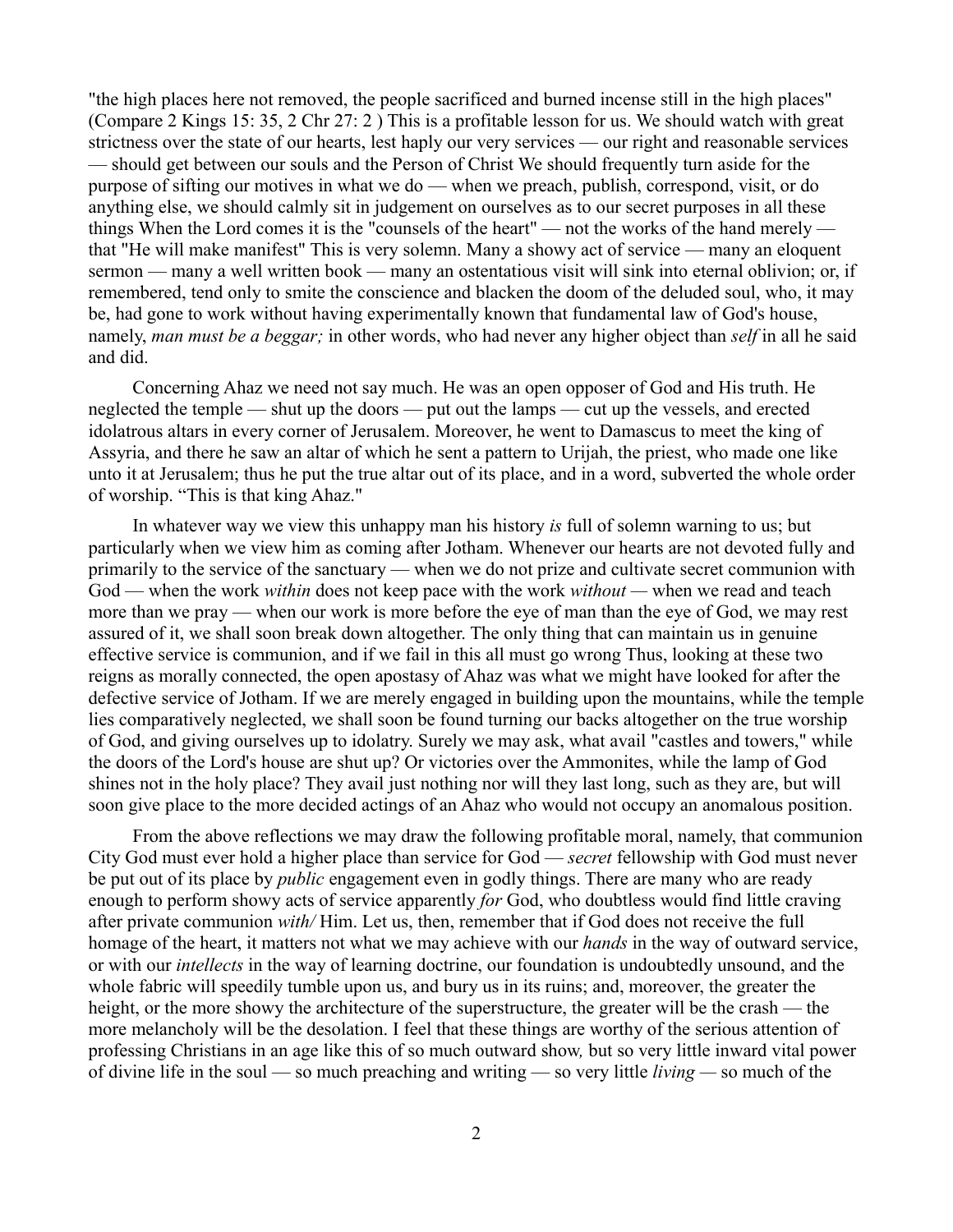*head* and *hands,* but so little of the heart and affections — so much for the eye of man, but so little for the eye of God. Our unceasing cry to God should be for power, power, power, spiritual power without this all is thorough vanity.

We now turn to Hezekiah, whose history will yield us somewhat more comfort than that of his two predecessors on the throne of Judah. Of him it is written, that "he, in the first year of his reign, in the first month, opened the doors of the house of the Lord and repaired them." This was a happy opening, of his way — an encouraging pledge of what his whole after course was about to be. A course *begun with* God is sure, in the long run, to prove a triumphant one. There may be failure — difficulty — temptation — sorrow — clouds and darkness; yet, in the end, it will be made manifest that he who begins his course in the sanctuary will end in the glory. "They that be planted in *the house* of the Lord shall flourish in *the courts* of our God. (Psalm 92: 12.) Hezekiah, through mercy, seems to have felt this; we find him, at once, beginning at the right point. :He did not go out into the mountains to build, but proceeded directly to the work of a thorough reformation. He sent the Levites into the very innermost. part of the house of the Lord, to cleanse it, and thus set God in his due and proper place, feeling persuaded that, once that grand point was secured, all the rest would follow in course.

In all this Hezekiah teaches us a most salutary lesson. In the experience and actings of Christians, everything depends upon the place which God occupies in the heart; in other words, there is a strong moral link between our estimate of God, and our conduct; if our thoughts of God are low, low will be our standard of Christian walk; if high, on the contrary, the result will be accordingly. 'Thus when Israel, at the foot of Mount Horeb, "changed their glory into the similitude of an ox that eateth grass," the Lord's words were, "Thy people have *corrupted themselves"*. Mark these words: "corrupted themselves." They could not do otherwise than corrupt themselves when they let down their thoughts of the dignity and majesty of God so low as to imagine, for a moment, that He was like "an ox that eateth grass." Similar is the teaching of Romans 1. There the Apostle, by the Spirit, shows us that the reason of all the abominations of the Gentile nations must be sought for in the fact that, "when they knew God, they glorified Him not *as* God." Thus they too "corrupted themselves."

This is a principle possessing vast practical influence. If we lower God we must necessarily lower ourselves. In this, I conceive, we are carried far above all merely systematic views of truth — it is not at all a question of mere doctrine. No, it leads us into the deep recesses of the soul, there to ponder, as beneath the piercing jealous eye of God, the estimate which we as individuals are daily and hourly forming of Him. We cannot refuse to apply our minds seriously to this important point of truth; our neglect of it will be found to contain much of the secret of our own low walk and lamentable deadness. God is not sufficiently exalted in our thoughts — He has not the supreme place in our affections — we do not sufficiently live in the atmosphere of His divine benevolence and faithfulness — our own state of mind — our experience — our services — our conflicts — our sorrows — our infirmities have, in a great measure, got in between our souls and God, and obscured the soul-stirring light of His countenance. Now, whenever *our own things so* act upon us as to hinder that calm, fixed, and certain rest of the heart and conscience in redeeming love, and the eternal efficacy of the work of atonement, we are sure to lapse into the mere religiousness and legalism of nature, or into thorough worldliness and moral evil.

The above train of thought is, I conceive, suggested by the first act of king Hezekiah. He laid a good foundation — he acted upon the precept afterwards delivered by the Lord Jesus to his disciples, "Seek ye first the kingdom of God and his righteousness, and all these things shall be added unto you." He felt that his fortifications and buildings should all give place to the house of God — he could not think of dwelling in a ceiled house while the temple of the Lord lay neglected; and he, — therefore, as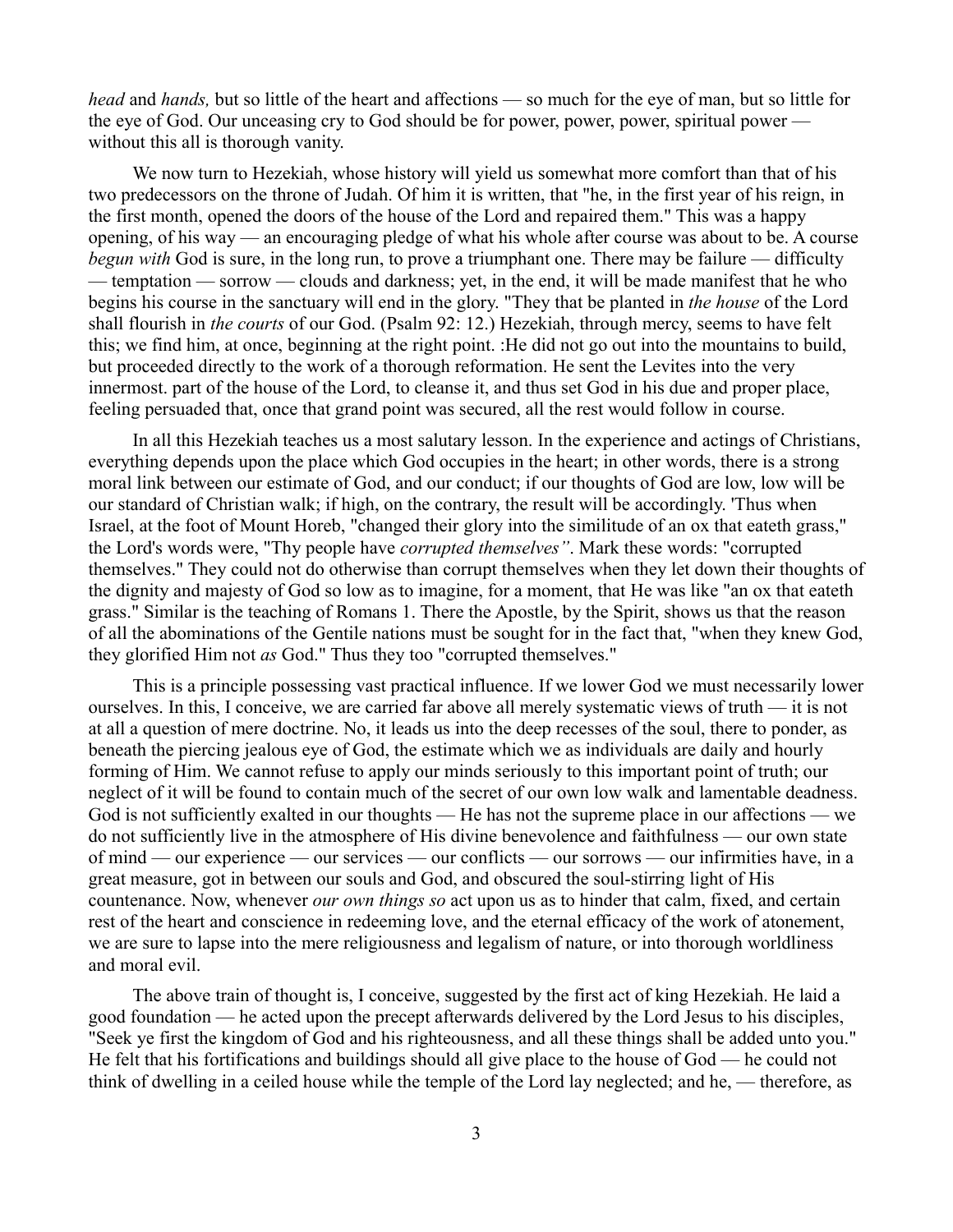it were, went right in to the inner part of the sanctuary and worked out from that as a grand starting point. And here we are invited to pause for a moment in order to contrast the divine and human order of service. Man says you must begin *without* and work in; Scripture says you must begin *within* and work *out. Man* says you must go out into the mountains and build castles and towers, and then come into the sanctuary, in virtue of what you have done, and set matters right there; Scripture says you must *first* enter into the inner part of the house of the Lord, and work out from that, stage by stage, until you find yourself in a fit condition to build fortifications if required. In a word, man says you must work *for* life; Scripture says you must work *from i*t man says do and *live;* God says *live* and *do.* This is a happy contrast for the helpless sinner who feels that God's way alone is it that can meet his case.

But to return. I think we shall find a truly divine order in all the actings of Hezekiah, at least as regards the reformation. He did not merely begin right, but he continued right. It may be said of him, save "in the matter of the ambassadors," that all his works were "begun, continued, and ended in God." He determined to keep the Passover unto the Lord; and, in doing so, to act upon the largeness of God's own principle with reference *to all* Israel. He would not selfishly confine the aspect of this great foundation feast, or the cleansing efficacy of the blood, to the narrow limits of Judah or Jerusalem, but rightly commanded" that the burnt offering and the sin-offering should be made for ALL, ISRAEL." (2 Chr. 29: 24.) True; Israel had grievously apostatised, and become sunk in gross idolatry, but what of that? The blood that could cleanse Judah could cleanse Israel, and both stood equally in need of it. And, may we not say, whenever a soul is taught of God, it will always entertain those large thoughts about *the whole family of God.* There is no such thing as a section of the body of Christ; you must either think of the whole body or nothing. Every truth to be seen in its fullness, must be seen as bearing upon the whole body; whether it be the redemption in which we stand, the ministry by which we are sustained, or the hope by which we are animated, all must believed in connection with the whole body. "In thy book were *all my members* written" — "He keepeth *all his bones,* not one of them is broken."

Now, it was this largeness of heart, and comprehensiveness of view, with regard to all Israel, that enabled king Hezekiah to send the following touching message throughout all the land of Israel, "Ye children of Israel, turn again to the Lord God of Abraham, Isaac, and Jacob, and he will return to the remnant of you that are escaped out of the hand of the king of Assyria." (2 Chr. 30: 6.) There is much moral power and spiritual intelligence exhibited in this message. It is plainly a message issuing from the sanctuary — a message from one who had entered in some measure into the largeness of the Divine mind. It is the purpose of God that Israel and Judah shall yet, in company, tread the earthly courts, and stand in the efficacy of the same sacrifice.. Jehoshaphat had entered into a union with Ahab, king of Israel, for military purposes. (2 Chr. 18.) This union was, as we know, quite wrong. True, it was for a good cause namely, to recover Ramoth Gilead out of the hand of the king of Syria. Now this Ramoth was one of the cities of refuge; and to recover it out of the hands of the enemy must have appeared a very desirable object to the mind of Jehoshaphat; an object, moreover, which might be regarded as a good reason for entering into a league with Ahab. Yet, was it all wrong! The basis of their union was wrong it was not a union based upon "the blood of the lamb;" hence, notwithstanding it was for a religious, and, in itself a right object, God could not approve of it; it proved a source of much sorrow of heart to Jehoshaphat.

Not so, however, in the case of the good king Hezekiah. He sought to bring Israel and Judah together, not even to recover a city of refuge — not even for a religious object. No; he sought to gather their scattered tribes around the one altar at Jerusalem "whither the tribes go up." He had set up a centre of unity round which every Israelite could rally because he was an Israelite, but which had no attraction for those whose hearts were uncircumcised.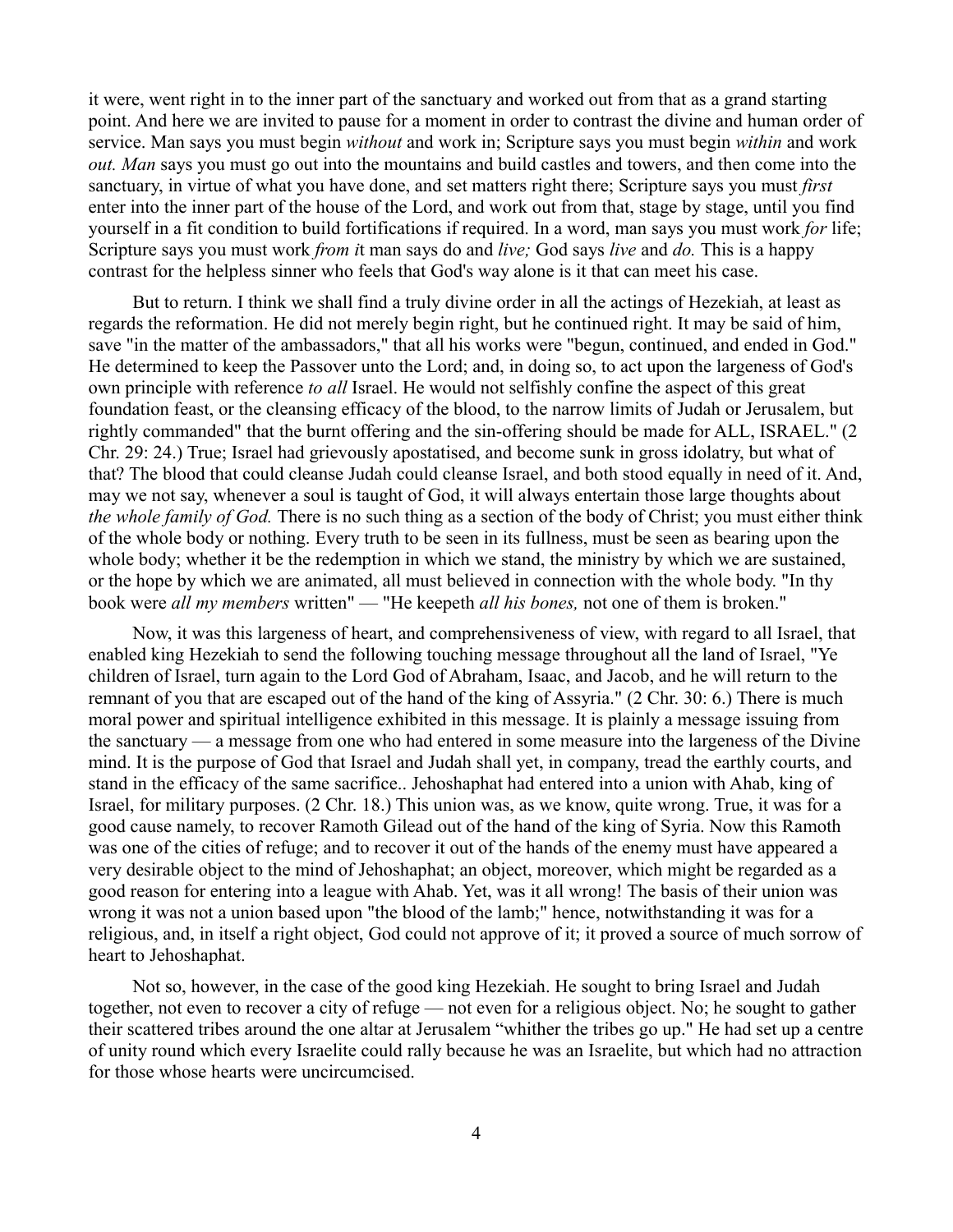[It is of importance to see that Christian union requires, as strictly, the *exclusion* of those whose profession and life prove them to be of the world, as it does the admission of those who, however feeble and faltering, are of God. The recognition of this principle would preserve us from the two extremes of latitudinarianism on the one hand, and sectarianism on the other. We are not to receive or acknowledge those whose whole bearing is marked by carnality and worldliness, and woe is unto us if we exclude the very feeblest of the lambs of Jesus. It is not charity to admit to the Lord's table a promiscuous mass of worldliness, profanity, and moral evil; nor is it purity to shut out therefrom one of the least of those little ones who believe in Jesus, and desire to follow Him, even though such an one may not be able to come up to our standard or point at view. The grand motto for us is, "Receive ye one another, as Christ also received us, to the glory of God." (Rom. 15: 7.)]

But it is most important that we should see what it was that enabled him to send out the invitation. If Hezekiah had been walking in the cold and withering exclusiveness of the flesh, he would have left the children of Israel to their idols and thought only of his own enjoyment, and that of those in immediate connection with him. But no; his heart had been softened and his affections expanded in the presence of God — he had felt the sweetness and atoning efficacy of the blood — he saw its power to meet the need of idolatrous Israel — he knew that the lamb slain on the altar was the divine basis for the union of all, and he would therefore seek, in the attractive power of grace, to draw together — the children of God that were scattered abroad." And is there not deep instruction for us in all this May we not ask why it is that we have so little of this holy attractive power about us? why are we not drawing the children of God together? I believe it is because we are not walking in the practical exhibition of the Lord Jesus, who said, "I, if I be lifted up from the earth, will draw *all men unto me."* (John 12: 32.) We are not acting out the great principle set forth by Hezekiah, namely "The burnt-offering and the sinoffering must be made for *all Israel."* The table of the Lord is for all who belong to Him, and not for such as hold certain opinions merely. How different would be the state of things were all those who really love the name of Jesus to do as Hezekiah did. Instead of setting up such bonds of union as would admit the uncircumcised while they exclude the Israel of God, we should then have but the one bond — The blood of the Lamb" — one centre — one table — one object. There would be decided testimony, both by word and deed, against everything, in the least degree, calculated to hinder the unity of the body.

And, if it be asked, What are we to set up? the answer is, Set up nothing as a bond of union but the name of Jesus — separate from everything that would exclude those who bear the name of Jesus or admit those who bear it not, or love it. This is the way to carry out, as far as you are concerned, the unity of the body of Christ. The question is not whether Ye are to expect a union of all Christians before the Lord comes. Were we to act upon this and similar questions we should do nothing at all. If we may go and form sects, or if we may give our countenance and support to the formation and continuance thereof, because we need not expect all to be united till the Lord comes, we may as well say that, because we shall not be free from indwelling corruption while in the body, it is useless to try to subdue it. No; our place, as individuals, is to do all in our power towards the unity of the body by discountenancing everything tending to divide it. Hezekiah never thought of inquiring whether the time were come for uniting the two houses; he knew that it was the divine purpose that they should be united, and knowing this, he endeavoured, as far as in him lay, to secure the object. The Spirit will ever lead us to aim at the divine purpose, and to act upon divine principle in carrying it out. If it be the purpose of God that His children should be "gathered together in one," it must ever be opposed to His purpose to have them "scattered abroad." Hence we may feel assured that, when we are endeavouring to secure the unity of the body, we are working for a divine object, our only care should be to act upon a divine principle.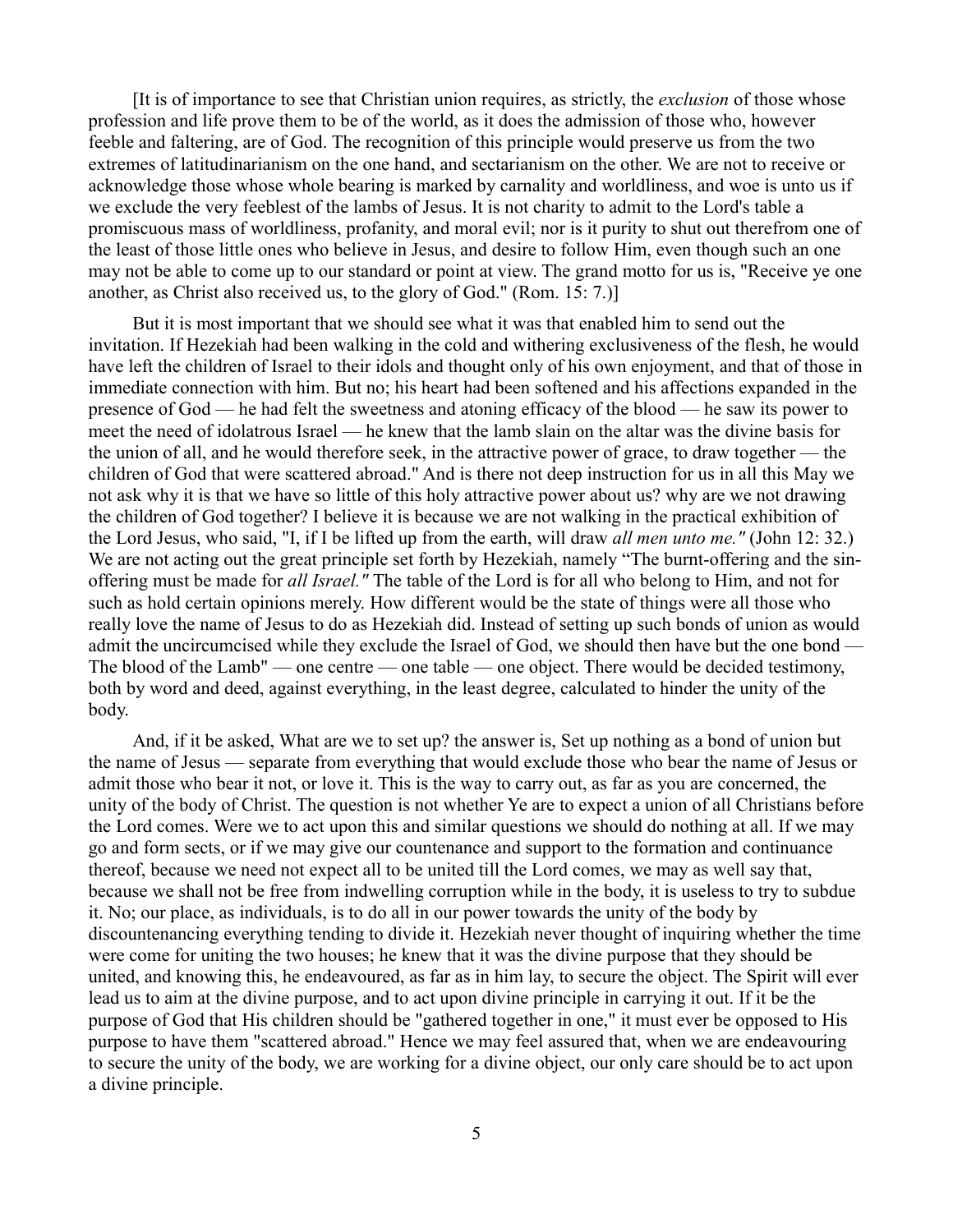[I believe, as old principles continue to work, and new ones begin to show themselves, Christians will more fully feel the importance of being well instructor in the simple principles of truth respecting the divine basis of Christian union and fellowship. I would refer the Christian reader to the following Scripture, viz. John 11: 52, and John 12: 32, as affording clear and simple guidance on the subject of Christian union. "*He* should gather together *in one* the children of God that were scattered abroad;" and again, "I, if I be lifted up from the earth, will draw *all men* unto me." Here Christ is presented as the great centre round which all His members should revolve as planets round their central sun. If, then Christ be the centre, is it not as great a sin to set up any other; centre, even though it should be a point of truth, as it was for Jeroboam to break in upon the unity of God's earthly people by setting up calves at Bethel and Dan, when Jerusalem was their grand centre of unity? I believe it will, at least, be found to be productive of consequences as disastrous as regards testimony in the world. For mark the consequence of Jeroboam's act instead of *one* centre there were *three, viz.,* Jerusalem, Bethel, and Dan; and, as a consequence, while the people were moving towards their various centres they were moving away from each other; whereas, had they maintained the one divinely appointed centre, it would have effectually secured the gathering together of the children of Israel, for all should come to Jerusalem from north, east, south, and west, but all should not go to Dan nor to Bethel, seeing they were not of divine but human appointment. Now, Hezekiah felt so assured that Jerusalem was the centre round which all Israel should gather that in inviting them to come thither he could say, "Turn again to *the Lord God of your fathers."* Such language would have been quite unwarrantable if Jerusalem were not the divinely appointed centre.

To us, however, it is not Jerusalem but the name of Jesus which constitutes the centre and bond of unity; and, when anything is added to the name of Jesus as necessary to our union, unity is interfered with and a sect formed. And is not that name sufficient? If believers are introduced by the blood of Jesus into the holiest of all — if they, through grace, are *together* there — if their names are enrolled *together* in the Lamb's book of life — if they are raised up *together* and made to *sit together* in heavenly places now in Spirit and by faith, and by and by to be, in actual fact, caught up *together* into the air, why should they not be *together* here below? We are together in God's view, and moreover, we are going on to that place where we shall be one in the view of all created intelligence, and must we by the way, shut ourselves up in our little enclosures, and frown on each other from thence? Ah! no; let all who see This blessed principle of Christian union *act upon it,* and God will surely be glorified thereby.

I would further add that as the name of Jesus is the only bond of union for Christians, so the Holy Ghost is the only Power of ministry for Christians. Let these two principles be received in the power of them, and we shall see what they lead to.

I would observe here that we must take care that, while seeking to lead the Lord's people into the liberty and unity of the Spirit, we do not lose sight of the hopeless and irrecoverable ruin of the professing church as a *corporate witness* in the earth. The observation of a valued servant of God is seasonable on this head: "If we are seeking a testimony we will go to ruin; but if we seek to walk with God, we shall stand." It has occurred to me that any effort after the gathering of the Lord's people just now partakes of the Character of the midnight cry" of Matt. 25. It has been well observed that when the time of coming of the bridegroom arrives :All the wise virgins shall be found *together,* The parable quite teaches this. Those who had the oil were altogether and ready; but those who had none — the foolish — the mere professors, were scattered about looking for oil *This should excite in the minds of all true believers a desire to be found together.]*

But observe the two-fold effect of this message of Hezekiah: They laughed them to scorn and mocked them; nevertheless, divers humbled themselves." (2 Chr. 30: 10, 11.) This is very instructive.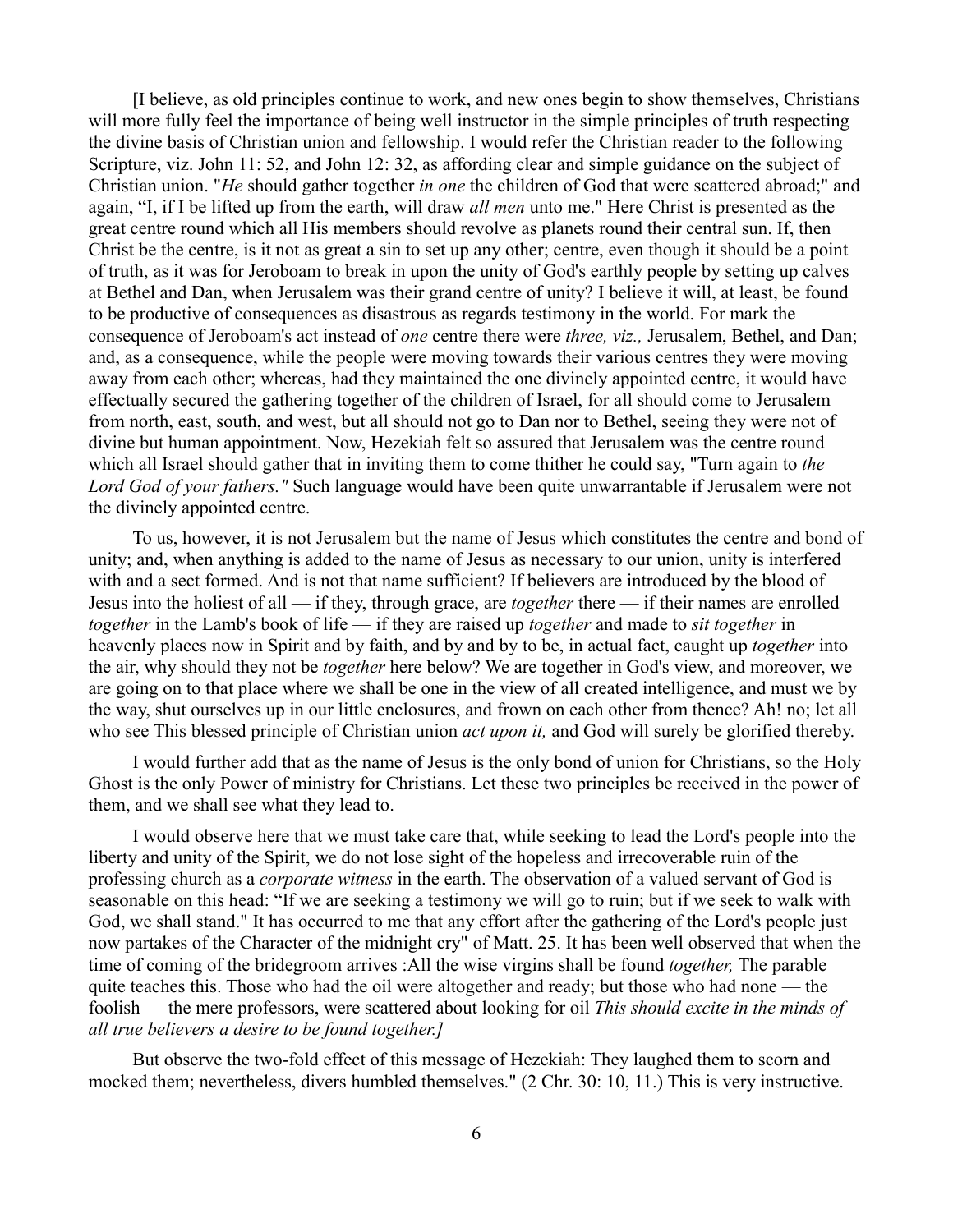The invitation was received very differently by different parties; but the reception, though so different in each case, proved the message to have been divine — to have been from the sanctuary. Grace must either humble the heart or call forth reproach and scorn; in either case its genuineness is proved. "To the one we are a savour of death unto death; and to the other of life unto life." Hezekiah, however, could bear the reproach and mockery while he had intelligence about the value of the blood that had been shed; and while he beheld "divers humbling themselves" he would deem himself amply repaid for his trouble in sending out the message.

Now, it we were walking in the energy of divine grace, we should witness the same results; some, no doubt, would mock, but "divers would humble themselves;" as it is, we see neither the one nor the other, at least, in the measure in which they might be seen: on the contrary, *in status quo* seems to be too much the order on all sides; thus proving that all is not right. The saints are not drawn together: nor are the people of the world "cut to the heart" by the sharp edge of holy testimony; a painful lukewarmness — a miserable neutrality is maintained as regards divine things; while the things of this world are grasped at with an eagerness and a penetration that fully demonstrate where our affections lie. Should this lamentable condition of things not be counteracted, everything will go to ruin amongst us. We cannot remain neuter. We must either be gathering with Christ or scattering abroad. If we are not engaged for Christ we are engaged against Him — to do nothing for Christ is to do *something* for Satan.

But, it has been observed, that there was divine order in the actings of Hezekiah. This I think will be seen at every step of his course. He would not allow the fact of Israel's idolatry to hinder the outflow of his love to them, nor his efforts to lead them into the only true place of blessedness. He would seek to lead them around the one common centre — the altar at Jerusalem — he would assemble Israel's tribes around the paschal lamb, quite regardless of bygone failures — he would act upon the word of the Lord, by the prophet Isaiah, "Comfort ye, comfort ye, my people." In all this he was acting in harmony with some of the very finest principles of truth. It is ever God's way to lead the soul away from evil by presenting something good. It would not have been the. divine mode of acting for Hezekiah to wait until he, in company with the house of Judah, had kept the feast, and then go out into the cities of Israel and preach against idolatry. He would have had no power whatever in so doing. One of the evils of idolatry was the interfering with the unity of the people of God, and splitting them into sects and parties; how, then, could Hezekiah bear testimony against schism in Israel if he himself had not begun on the only principle of unity. It would have been just as sectarian to confine the aspect of the feast within the limits of Judah as to set up another altar, or centre of unity. The true method of delivering Christians from sectarianism is to let them taste the sweetness of unity. So thought Hezekiah, and so he acted "And the children of Israel that were present at Jerusalem kept the feast of unleavened bread with great gladness; and the Levites and the priests praised the Lord day by day singing with loud instruments unto the Lord. And Hezekiah spake comfortably (to the heart) unto all the Levites that taught the good knowledge of the Lord; and they did eat throughout the feast seven days, offering Peace-offerings, and making confession to the Lord God of their fathers. And the whole assembly took counsel to keep other seven days: and they kept other seven days with gladness." (2 Chr. 30: 21-23.)

Here was the true way to teach Israel the evils of idolatry. They had never spent such happy days around the Calf at Dan. They had never tasted of such joys while under the influence of Jeroboam's system of political religion. No; nothing could touch the heart of a true Israelite like the notes of a divinely appointed priest or Levite — nothing could feast and gladden his soul like the divinely appointed sacrifices And oh! is it not a happy thing that we may judge as to the rightness of any system or institution by its effect on the soul? Whatever is really of God will make the soul really happy; on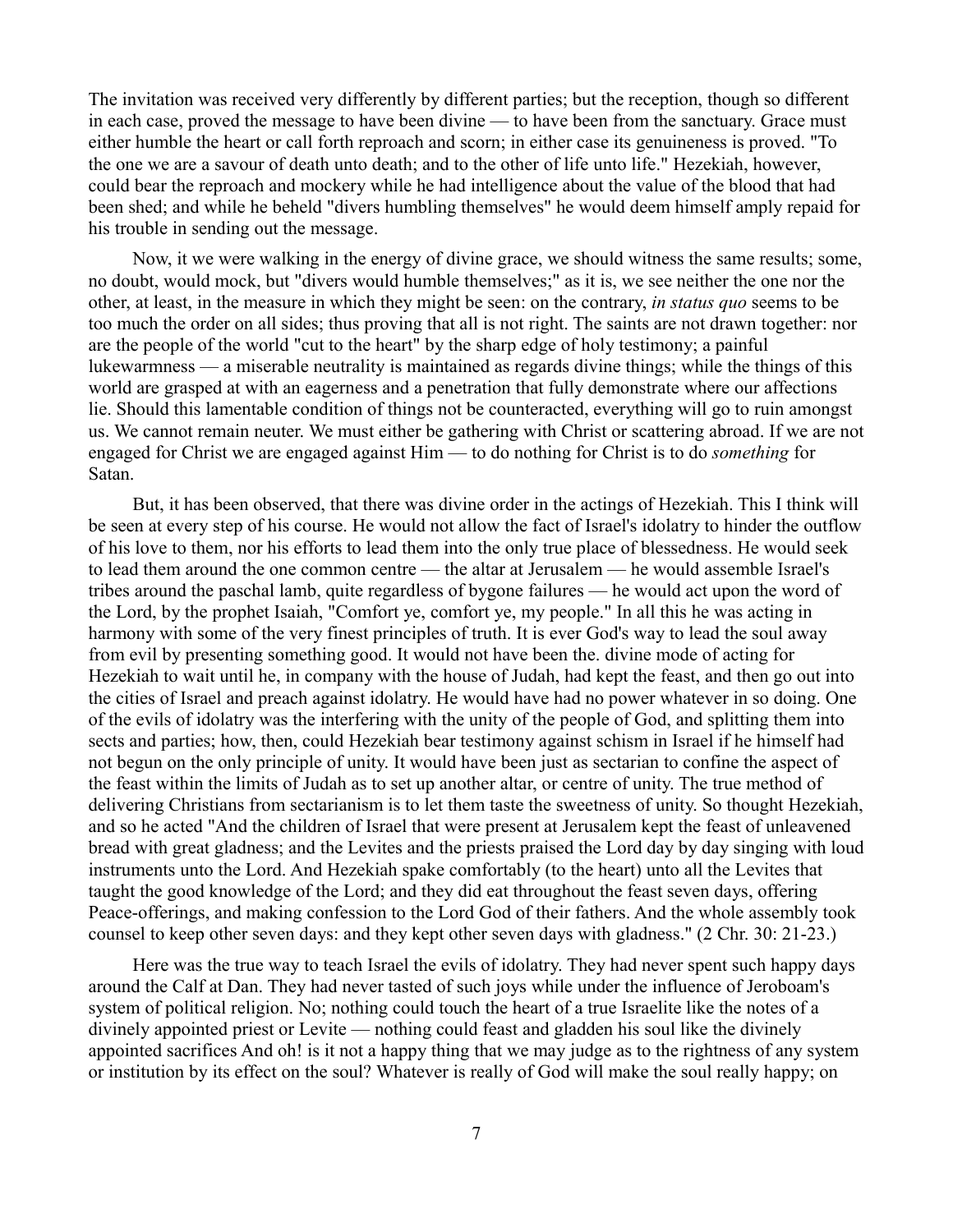the contrary, whatever is not of God will have opposite effect. Thus, in the above interesting scene, when we observe the "gladness" of the "very great congregation" we are sure that God was there, and moreover, that a most powerful influence would be likely to proceed from such an assembly. The spirit that prevailed was such as could not fail to act in decided hostility to the whole system of idolatry and sectarianism which had spread its withering influence over the cities of Israel A mighty moral influence was about to go forth from Jerusalem like a flood to bear down the altars and idols of the land of Israel, and which, had it proceeded onwards, would have for ever upset the great seat of idolatry and sectarianism.

The moral lesson taught us in all this is very plain, anal very important. The true principle upon which to proceed in any reformation is not so much to pull down what *is false* as to build up what is *true.* Hezekiah felt that could he only assemble Israel around the true altar, and lead them into the sweetness of the true worship of the God of their fathers, the false altars would soon come to the ground; nor was he at all disappointed, for "*when all this was finished,* all Israel that were present went out to the cities of Judah, and brake the images in pieces, and cut down the groves, and threw down the high places, and the altars out of all Judah and Benjamin, in Ephraim also and Manasseh, until they had utterly destroyed them all Then all the children of Israel returned, every man to his possession, into their cities." (2 Chr. 26: 1.)

Here is service happily flowing out of worship, the only true source from which it can flow to the glory of God. One would naturally think that those altars would have attracted the attention, and drawn forth the indignation of the children of Israel as they journeyed up to Jerusalem; but such was not the case. No; they needed *first* to experience the power and blessedness of the truth in their souls — they needed first to drink, as it were, at the fountain head — they had to come up to the sanctuary at Jerusalem, where stood the true priest offering the true sacrifice, and having received strength and gladness in the Divine presence, and in the midst of His worshipping people, they were able to go forth and act in testimony outside. In fact, we may observe the same line of conduct pursued both by Israel and Hezekiah. The latter began with God in the sanctuary, so did the former. Hezekiah opened the doors of the house of the Lord ere he laid his hand upon an idolatrous altar. The children of Israel found strength at the altar of God to pull down the altars of Satan. But, as in Hezekiah's case, so surely as he opened the doors of the temple of the Lord would he level to the ground the idolatrous altars; so, in Israel's case, it was not more certain that God had strengthened them than that they would use that strength for the putting down of evil. It was not possible that they could destroy idolatry in passing from Dan to Jerusalem No; they went from Dan to Jerusalem for the purpose of gathering strength, so that in passing back from Jerusalem they might act in testimony for God against evil. In all cases of departure from the place in which God has put us, the true way is not to allow ourselves to become entangled with the failure, but to get back at *once,* by humiliation and confession, into our proper position. By this means we obtain a correct view of the failure and real power over it. The children of Israel, during their fourteen days of "gladness," obtained a view of the deformity of idolatry and sectarianism, together with power to execute judgement upon it. This they never could have obtained at Dan. It is only when we have made our escape from a tottering edifice that we can really perceive how near it is to its final overthrow.

Thus we see that it was just as much in accordance with divine principle that the children of Israel should, ere laying their hands on a single idolatrous altar, repair to Jerusalem, "the city of their solemnities," as it was for Hezekiah to repair to the house of the Lord ere he took a single step in the service of God outside. Both were acting upon a principle truly divine. When Israel had once felt the power of their ancient worship they could form some idea of how far they had departed therefrom, and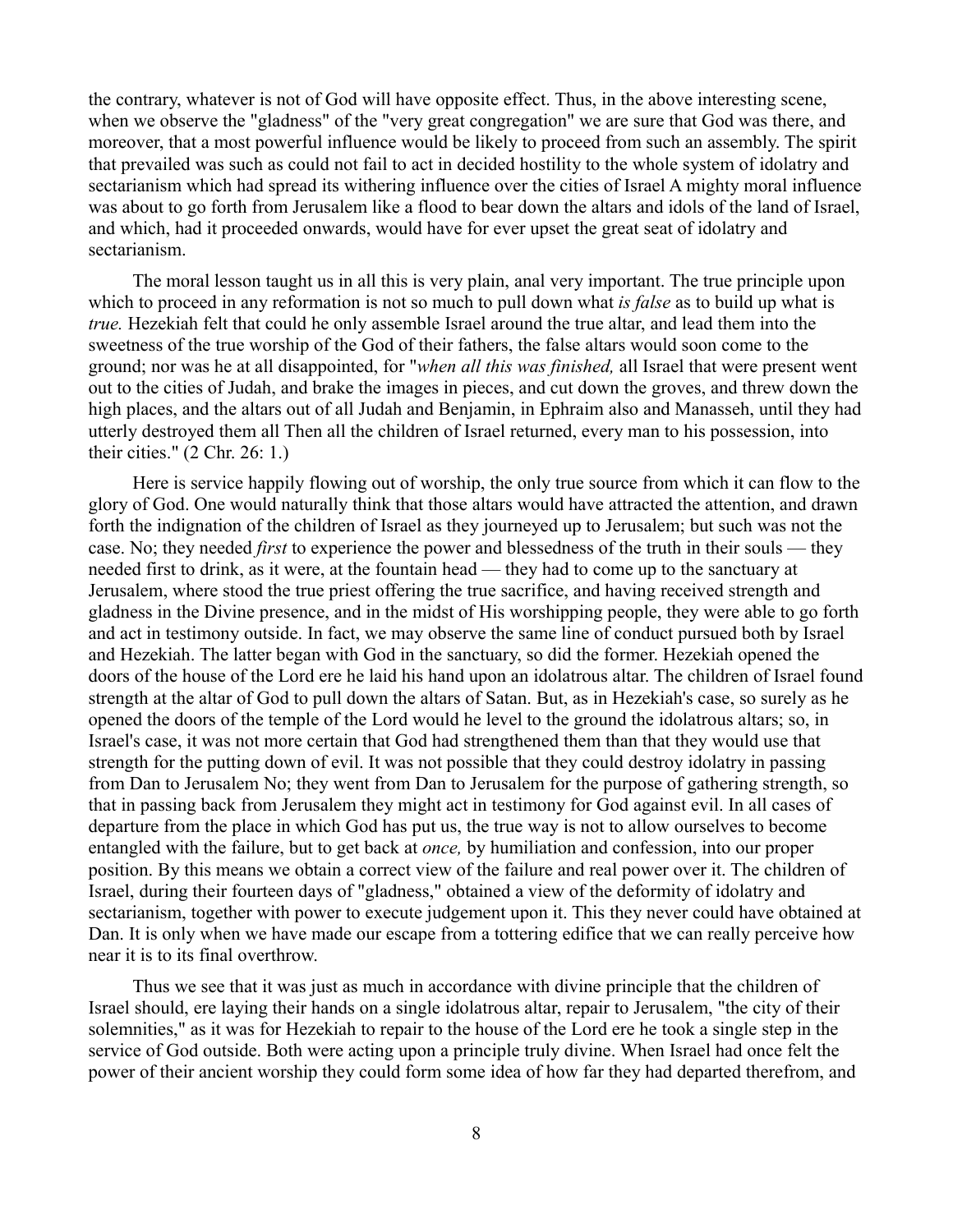also of the way in which to retrace their steps; and when Hezekiah had learnt something of the blessedness of having the true God set up in His proper place, between the Cherubim, he was prepared to see the evils — the abominable evils — of setting up idolatrous altars in the streets of Jerusalem.

Before I turn from this branch of our subject, I would say a word for the consolation of any reader who may feel that he has declined, in any measure, from God. To such an one, then, I would say, if you are really conscious of failure and spiritual decline — if you have sinned in any way and grieved the Spirit — if you have failed in the due regulation of your thoughts and ways so that Satan has gotten an advantage over you to weaken and trouble you — if you are troubled about any failure in service or worship — if; in a word, there be any thing whatsoever acting as a weight upon your heart or a cloud upon your spirit; your path is not to sit brooding over the evil, but, like the children of Israel, *at once,* get up to God's altar — fix your eyes upon the blood — look straight to Jesus, and see in Him the measure of your acceptance "before the throne of God," and be assured of it you will find your spirit restored and strengthened to conflict with the very evil that sinks you into the dust, and sends you mourning all the day. True restoration is not a struggle to get up out of the mazes of evil and corruption in which we may be entangled, but rather entering, in the unquestioning confidence of faith, into the divine testimony as to our perfect acceptance in the Beloved. Thus we at once find ourselves beneath the full blaze of God's redeeming love, and trample the mazes of evil beneath our feet in the holy triumph of faith. "Thanks be to God who giveth us the victory."

But to return. It could not be expected that the enemy would long look on quietly at such a happy scene. There was too much glory to God, and too much enjoyment to the people of God, to admit of his being an unmoved spectator in the matter. Wherefore, "After these things, and the establishment thereof, Sennacherib, king of Assyria, came, and entered into Judah, and encamped against the fenced cities, and thought to win them for himself:" (2 Chr. 32: 1.) We cannot expect to pass onward without encountering storms. We have a malignant and powerful foe to cope with; and we shall seldom find on earth a happy scene of sunshine without some cloud to overshadow it. Thus Hezekiah and his happy train of worshippers are broken in upon by Sennacherib and his rude warriors. But, blessed be God, the sanctuary and its holy occupations will never unfit us for active service. On the contrary, we can only serve with effect when we have been in the sanctuary. It is when we have been acting as *priests Within,* that we are prepared to act as Levites or men of war *without;* but we must not reverse this divinely appointed order. Hezekiah was ready for action when the time for action came. True; he vastly preferred the sanctuary with its solemn silence to the din of the battlefield, and the loveable altars of God to the castles and towers of military genius; nevertheless, when there was need, Hezekiah could bring the wisdom acquired in secret to bear upon the overthrow of his enemies in public.

There is, however, a marked difference in the way in which Hezekiah's actings are presented in 2 Chr 32 and in Isaiah 37. In the former, it strikes me, we have the matter presented more as a narrative of facts, while in the latter it is looked at in a moral point of view as bearing upon the future destinies of Israel. In 2 Chr. we are informed about Hezekiah's military operations; in Isaiah these are altogether overlooked. We shall therefore look a little at the closing scenes of Hezekiah's interesting life as put before us by the Spirit in Isaiah.

I have already observed that Hezekiah vastly preferred the silence of the sanctuary to the din of the battlefield. This is very apparent throughout his entire course; but specially so in Isaiah; he spent the most, if not all, of his time in services connected with the sanctuary. God's place "between the Cherubim" gave him far more concern than his own place on the throne of David; and so far does he carry his attachment to the house of the Lord that when the time comes at which we might expect him to issue forth therefrom into the field of battle, we actually find him making the very sanctuary itself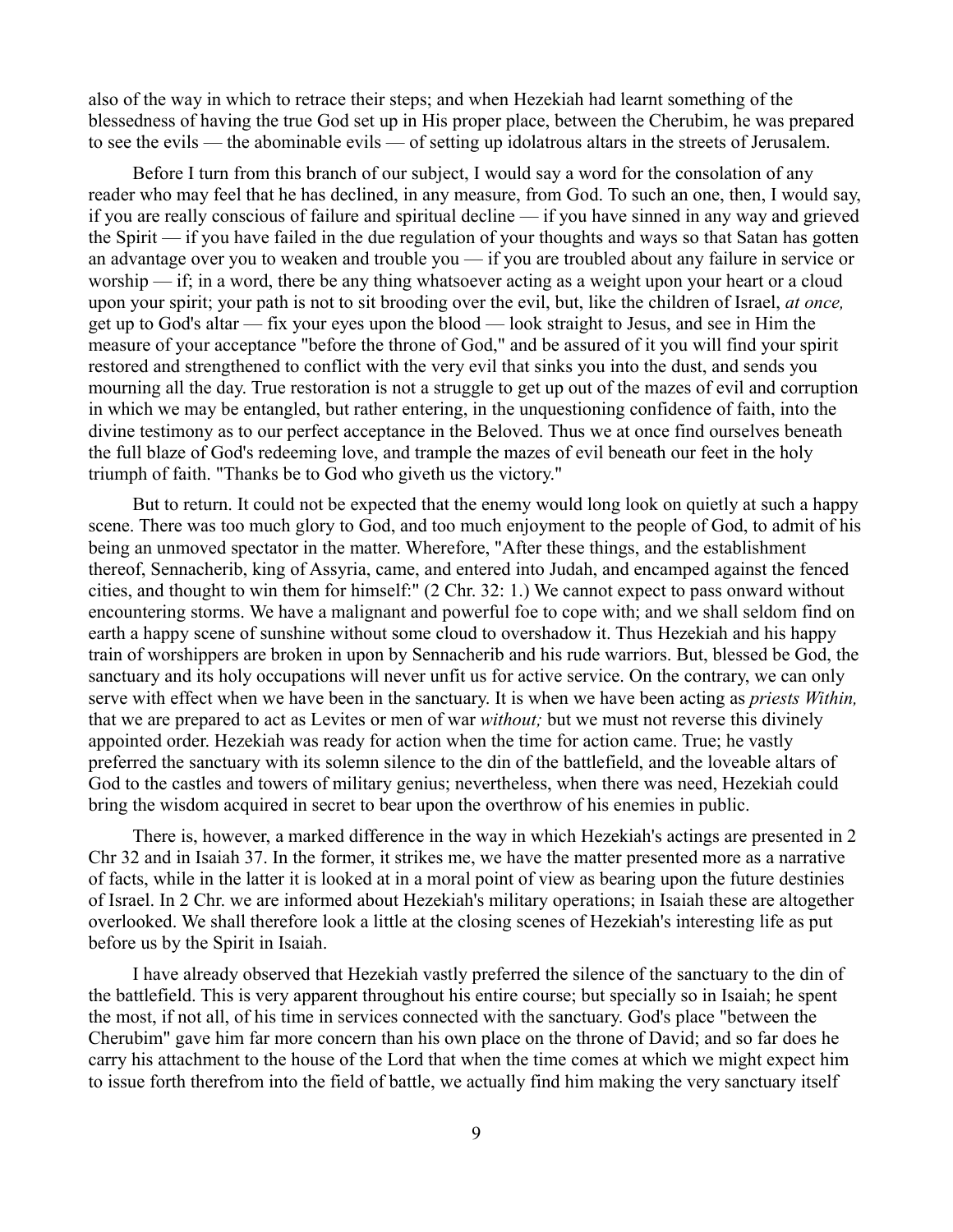his field of battle. This is particularly instructive. The proud king of Assyria was at the gates of Jerusalem, with a mighty conquering host, and one would naturally expect to find Hezekiah in the midst of his men of war — buckling on his armour — girding on his sword — mounting his chariot; but no; Hezekiah was different from most kings and captains — he had found out a place of strength which was quite unknown to Sennacherib — he had discovered a field of battle in which he could conquer without striking *a* blow. And mark the armour with which he girds himself: "And it came to pass, when Hezekiah heard it, that he rent his clothes, and *covered himself with sackcloth,* and went into the house of the Lord." (Isa. 37: 1)

Here was the armour in which the king of Judah was about to cope with the king of Assyria. Strange armour! The armour of the sanctuary. What would Sennacherib have said had he seen this! He had never met such an antagonist before — he had never come in contact with a man who, instead of covering himself with a coat of mail, would cover himself with sackcloth, and instead of rushing forth into the field of battle in his chariot, would fall upon his knees in the temple. This would have appeared a novel mode of warfare in the eyes of the king of Assyria. He had met the kings of Hamath and Arphad, etc.; but if he had, it was upon his own principle, and in his own way; but he had never encountered such an antagonist as Hezekiah. In fact, what gave the latter such uncommon power in this contest was the feeling that *he* was nothing — that "an arm of flesh" was of no avail; in a word, that it was just Jehovah or nothing. This is specially seen in the act of spreading the letter before the Lord. Hezekiah was enabled by faith to retire out of the scene and make it altogether a question between Jehovah and the king of Assyria. It was not Sennacherib and Hezekiah, but Sennacherib and Jehovah. This tells us the meaning of the sackcloth. Hezekiah felt himself to be utterly helpless, and he took the place of helplessness — he tells the Lord that the king of Assyria had reproached *Him —* he calls upon Him to vindicate His own glorious name, feeling assured that in so doing He would deliver His people.

Mark, then, this wondrous scene. Repair to the sanctuary, and there behold one poor weak solitary man, on his knees — pouring out his soul to Him who dwelt between the Cherubim — no military preparations — no reviewing of troops — "the elders of the priests covered with sackcloth pass to and fro from Hezekiah to the prophet Isaiah — all is apparent weakness. On the other hand, see a mighty conqueror leading on a numerous army flushed with victory, all eager for spoil. Surely, one might say, speaking after the manner of men, all is over with Hezekiah and Jerusalem — surely Sennacherib and his proud host will swallow up, in a moment, such a feeble band! And observe further, the ground which Sennacherib takes in all this. He says, "What confidence is this wherein thou trustest? I say, sayest thou (but they are but vain words), I have counsel and strength for war: now, on whom dost thou trust, that thou rebellest against me? Lo, thou trustest in the staff of this broken reed, on Egypt: whereon if a man lean, it will go into his hand and pierce it; so is Pharaoh, king of Egypt, to all that trust in him. But if thou say to me, we trust in the Lord our God; *is it not He whose high places and whose altars Hezekiah hath taken away, and said to Judah and to Jerusalem, Ye shall worship before this altar*? (Isa. 36: 4-7.)

Here we observe that Sennacherib makes the very reformation which Hezekiah had effected a ground of reproach; thus leaving him, as he vainly thought, no resting place or foundation for his confidence. Again he says, "Am I come up without the Lord against this land to destroy it? *The Lord said unto me Go up against this land and destroy it.* (Verse 10.) This was indeed putting Hezekiah's faith to the test — faith must pass through the furnace — it will not do to *say* that we trust in the Lord, we must *prove* that we do, and that too when everything apparently is against us. How, then, does Hezekiah meet all these lofty words? In the silent dignity of faith. "The king's commandment was, saying, Answer him not." (Verse 21.) Such was the king's bearing in the eyes of the people; yea, rather,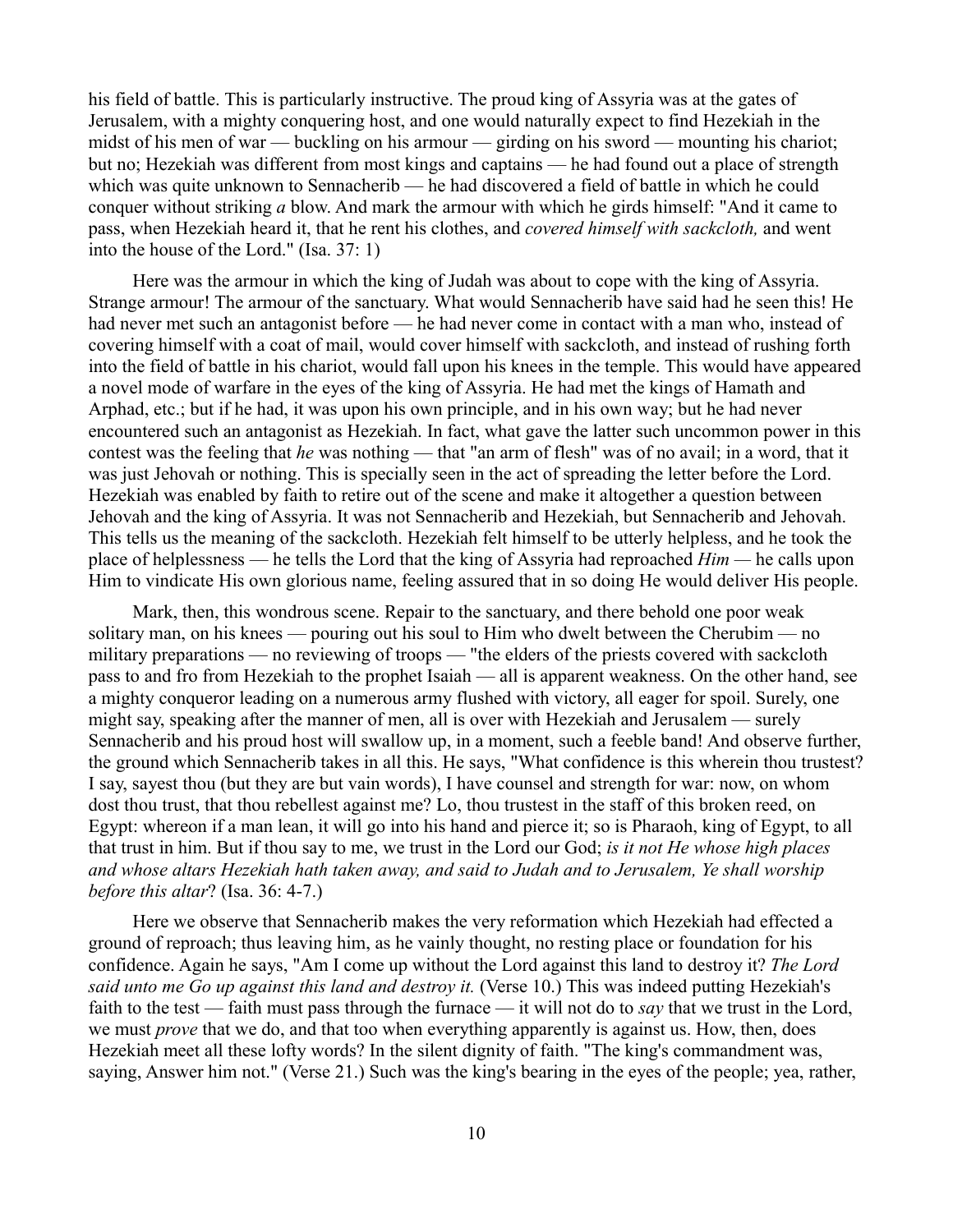such is ever the bearing of faith — calm — self-possessed dignified in the presence of man; while, at the same time, ready to sink into the very dust of self-abasement in the presence of God. The man of faith can say to his fellow, "Stand still and see the salvation of God;" and, at the same moment, send up to God the cry of conscious weakness (See Ex. 14: 13-15.)

So it was with the king of Judah at this solemn and trying crisis. Hearken to him while., in the retirement of the sanctuary, shut in with God, he pours out the anxieties of his soul in the ear of One who was willing to hear and able to help. "O Lord of hosts, God of Israel that dwellest between the Cherubim, thou art the God, even thou alone, of all the kingdoms of the earth; thou hast made heaven and earth. Incline thine ear, O Lord, and hear; open thine eyes, O Lord, and see: and hear all the words of Sennacherib, which hath sent to *reproach the living God.* Of a truth, Lord, the kings of Assyria have laid waste all the nations and their countries, and have cast their gods into the fire: *for they were no gods,* but the works of men's hands, wood and stone; therefore they have destroyed them. Now, therefore, O Lord our God, save us from his hand, that all the kingdoms of the earth may know that thou art the Lord, even thou only." (2 Chr. 37: 15-20.) Hezekiah puts the matter entirely into Jehovah's hands, and retires out of it himself He does not seek to make little of the difficulty — he admits that "the kings of Assyria have laid waste all the nations and their countries" — but why? Because their gods were not like Jehovah — they did not know what it was to put their case into the hands of the living God that made heaven and earth. This was the secret of their overthrow. What triumphant faith! What bold confident pleading! Where, we may ask, while we hearken to it, was the difficulty which such faith would not surmount? The faith that has to do with the One who made heaven and earth will make but little account of an army be it ever so numerous. Faith can behold myriads of angels and mountains covered with chariots of fire for the defence of the ones who can trust Jehovah.

But let us see how Hezekiah's prayer was received and answered from between the Cherubim. The Lord will never refuse to be brought into a difficulty, if only He be allowed to act, and not robbed of His peculiar glory. Hear his answer on this occasion. "Thus saith the Lord God of Israel Whereas thou hast prayed to me against Sennacherib, king of Assyria: this is the word which the Lord hath spoken concerning him, The *Virgin, the daughter of Zion hath despised thee, and laughed thee to scorn; the daughter of Jerusalem hath shaken her head at thee.* Whom hast thou reproached and blasphemed? And against whom hast thou exalted thy voice, and lifted up thine eyes on high? Even against the Holy One of Israel (Verse 21-23.) It has been observed that Hezekiah was enabled, by grace, to retire out of the difficulty altogether. He declared *his inability* to cope with the king of Assyria by the very act of covering himself with sackcloth instead of putting on his armour. His attitude in the house of the Lord, had this utterance — *God or nothing.* Seeing, therefore that the faith of this humble selfabased man had brought the Lord God of Israel and the king of Assyria into direct contact, the same Lord God of Israel most graciously led the man covered with sackcloth into the rich spoils of victory over the foe. Hezekiah had said "He hath sent to reproach the living God; "the Lord replies, "Whom hast thou reproached — the Holy One of Israel." Now, Sennacherib had never calculated upon meeting such an antagonist — he had never thought that his letter would be scanned by the eye of the living God. He expected to meet flesh and blood, sword and spear, as he had ever been accustomed to meet; but lo! a man of faith prays — God hears; and forth goes the angel of the Lord, and, in a moment, mows to the ground "a hundred and fourscore and five thousand; and when they arose early in the morning, behold they were all dead corpses." (Verse 36.)

Thus we see somewhat of Hezekiah's vast resources. He knew the value of being *alone with God —* he felt more comfort and real power in the secret of God's presence than surrounded by troops of armed warriors — he experienced something of the reality of the words afterwards uttered by the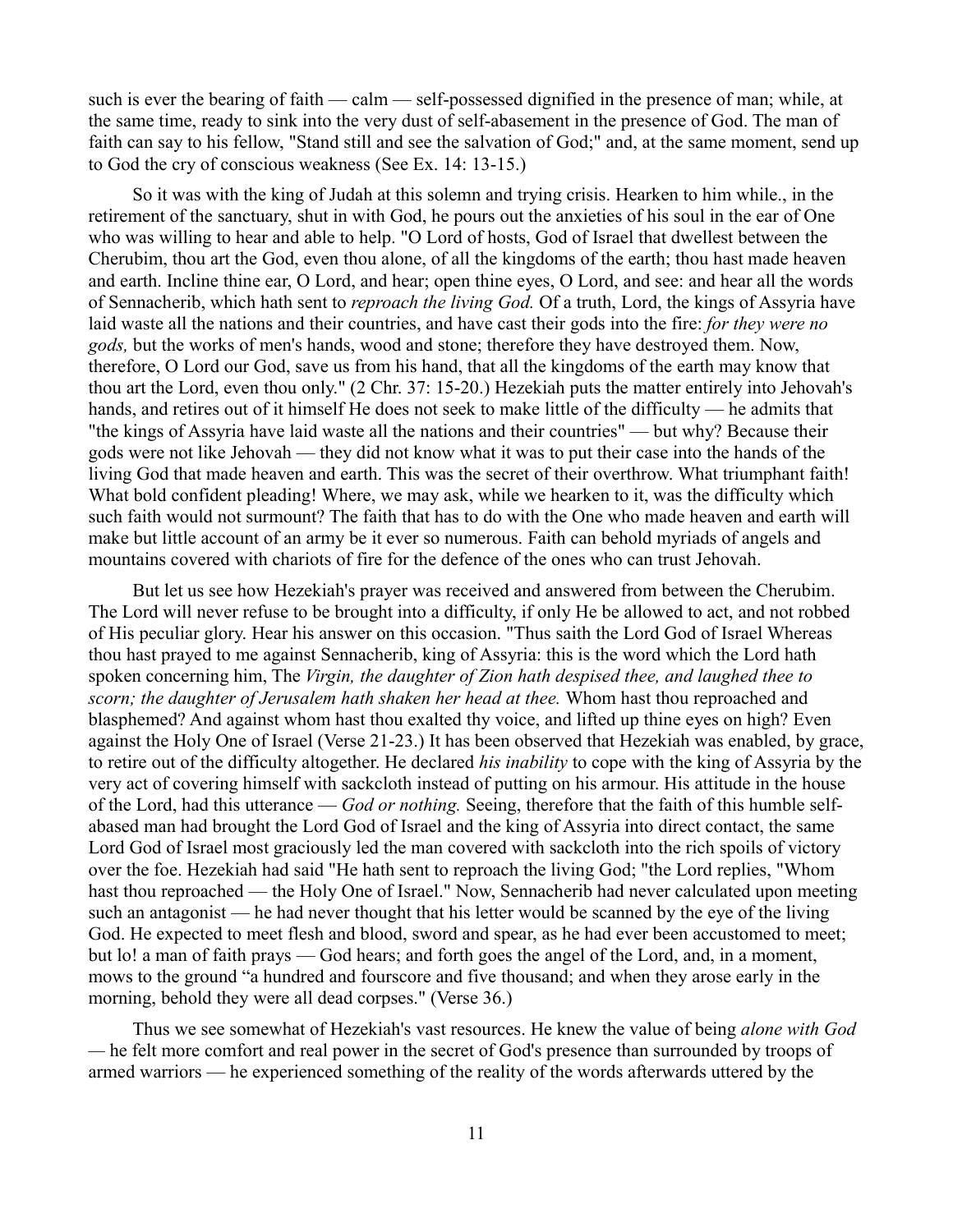Apostle, "When I am *weak* then *am I strong."* And, we may say, had Sennacherib's army consisted of millions instead of thousands, the angel of the Lord would have thought just as little of sweeping them all off the face of the earth in a moment, for when Jehovah determines to act in behalf of His people, and in answer to their prayers, He makes no account of anything or any one. "He overthrew Pharaoh and his host in the Red Sea: *for His mercy endureth for ever."* (Ps. 136: 15.)

Nor is it otherwise now. Let but faith address the mercy seat, and the most astounding results will follow. "If ye shall ask *anything* in my name I will do it." Again, "I say unto you, that if two of you shall agree on earth as touching *anything that* they shall ask, it shall be done for them of my father which is in heaven." (Matt. 18: 19.) Oh! we have but little idea of what our God would do for us did we only honour Him. We are too cramped in our thoughts and formal in our prayers. We are too frequently like the king of Israel who "smote the ground thrice and stayed" when he "should have smote it six times." He does not seem to have known the meaning or value of smiting, and the same may be said of us in reference to prayer. Let us, then, in all our difficulties, honour the Lord by bringing Him into them, and we may be confident He will bring us into the enjoyment of full victory over them, be they great or small; His power can reach the greatest — His love will stoop to the smallest. "Be careful for nothing; but in everything by prayer and supplication, let your requests be made known to God. And the peace of God which passeth all understanding shall Sweep your hearts and minds through Christ Jesus." (Phil. 4: 6, 7.) How beautifully was this exemplified in Hezekiah! His commandment to the people was, *"Answer him not."* But why? "Because he knew that *Jehovah would answer him.* And so He did, blessed for ever be His most excellent name, and that too in such a way as to prove to Hezekiah that he would be no loser by having devoted himself to the interests of the house of the Lord — He would never allow it to be said that the king of Judah had been working or worshipping in the temple when he ought to have been fortifying his kingdom against the invasion of' an enemy. If Hezekiah had concerned himself about retaining Jehovah in His place between the Cherubim, Jehovah would graciously show him that, even in a political point of view, he had made no mistake, for He in one night accomplished what the military preparations of an age might have failed to do: "Seek ye first the kingdom of God and His righteousness, and all these things shall be added unto you." God will never be a debtor to any one; only let us throw our whole souls onto His work, and the end will declare how far we have acted upon sound principles. "Prove me now herewith saith the Lord of hosts, if I will not open the window of heaven, and pour you out a blessing, that there shall not be room enough to receive it." (Mal. 3: 10.)

I doubt not there are many amongst us who feel ashamed, and most justly so, at the undue importance attached by us to *our own things,* while the interests of the house of God — the church of the living God — engage so little of our attention. The Lord often teaches us our shortcoming in this particular by letting us see that even with all our engagement about self we fail of our object. "Ye looked for much, and lo, it came to little; and when ye brought it home, I did blow upon it. Why? saith the Lord of hosts. Because of mine house that is waste, *and ye run every man to his own house. Therefore* the heaven over you is stayed from dew, and the earth is stayed from her fruit." (Hag. 1: 9, 10) The Lord deals with his people upon a principle of retributive justice as conveyed in these words, "Whatsoever a man soweth that shall he also reap. (Gal. 6: 7.) This method of dealing does not interfere in the least with the perfect acceptance of the believers person, through grace, nor yet with his standing in grace. *No;* these, blessed be God, are settled points, nor can anything unsettle them; yet does the Apostle, by the Spirit, teach us that "he that soweth sparingly shall reap sparingly."

Now, this is a principle of very wide application. It does not matter whether we apply it to one character of sowing or another; if we cannot afford to sow liberally for the Lord, He will not let us have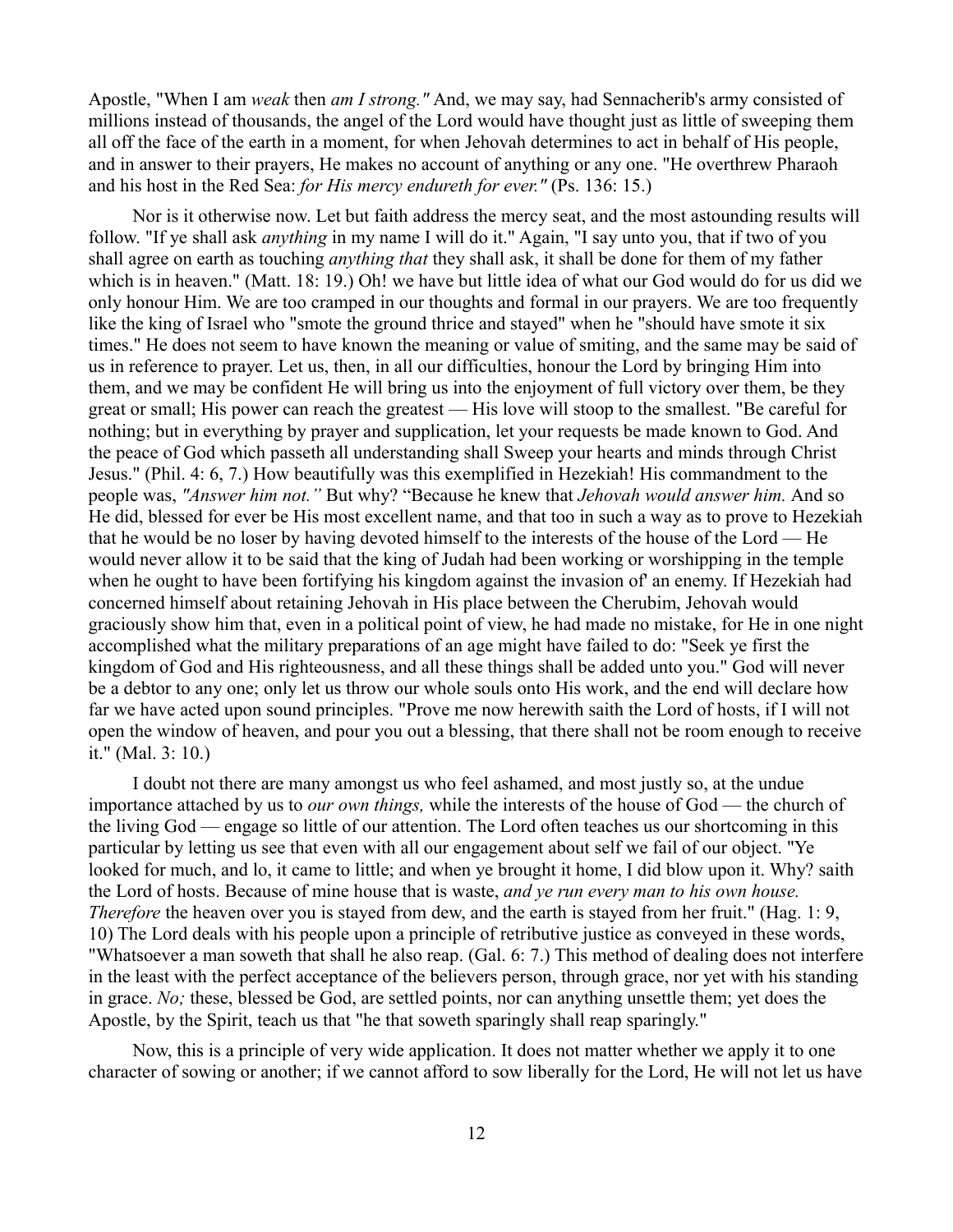an abundant harvest If we allow not our hearts and minds to go out after the. church — after the lambs and sheep of the flock of Christ, need we wonder if our own souls are left in a barren and unprofitable state? If we occupy our minds — solely about our own things — our circumstances — our difficulties — our sorrows — our conflicts — need we wonder if such things do eventually prove quite sufficient to engross our every thought? If Hezekiah had merely thought of building "castles and towers" — if he had merely applied himself to the fortification of his kingdom and the establishment and preservation of his throne, how could he presume to go into the house of the Lord to look for aid in the time of need? Might he not, under such circumstances, have expected to hear instead of the glorious answer above quoted, such words as these, "Get thee to thy castles and towers, let then deliver thee in the time of thy tribulation." But such was not the case. Hezekiah had taken care of Jehovah's house, and Jehovah would take care of Hezekiah's kingdom, for God is not unrighteous to forget the work anal labour of love. And so will it be in every case. Let no one imagine that his soul will prosper if he be not devoting himself to the interests of the house of God If we would see the proud Assyrian laid low we must be in the secret of the divine presence — we must be more before the Lord, and more for Him. Not, of course, for the purpose of gaining anything, but through pure and positive dedication to Him as the one who has given us everything, and made us through the exercise of sovereign grace all we are, or all we shall ever be.

Such, then, was the good king Hezekiah, so far. We have seen him as a *priest* in the sanctuary as a *Levite* among his brethren, and as a man of war dealing with the enemy without; and, in everything, we observe the same loveliness and moral attraction about him. He furnishes us with a remarkable example of the blessedness of the man who begins, continues, and ends his works in God. This remarkable man seems to have specially breathed the sweet prayer of one of our own poets,

"Let me my weary mind recline

On that eternal love of thine,

And human thoughts forget:

Child-like attend what thou wilt Say:

Go forth and do it while 'tis day,

Y*et never leave my sweet retreat."*

He would gain a glorious victory over the foe, but he would do so without leaving his sweet retreat in the sanctuary. He would make the temple his council-chamber and make his military arrangements on his knees. Thus he conquered — thus he gained a noiseless victory. The king of Judah was on his knees while the king of Assyria was being brought back to his own land with a hook in his nose, and a bridle in his lips, like a wild beast; a striking example of what pride ever leads to. Nor did his course end here. Shameful and humiliating as it must have been to such a proud and haughty conqueror to be obliged to return into his own land, overcome by he knew not what — a man covered with sackcloth — yet had he to meet with something far worse. He might naturally have hoped for security at least in the temple of his God. But no; he knew not what it was to cover himself with sackcloth in the presence of Him who dwelt between the Cherubim; hence the treatment he received at the shrine of the object of his adoration. "It came to pass as he was worshipping in the house of Nisroch his God, that Adrammelech and Sharezer his sons smote him with the sword." (Isa. 37: 38.) Such will be the end of all those who exalt themselves against the Lord and His people.

I have already observed that the prophet Isaiah seems to deal with the striking history of Hezekiah more in a moral way and as connected with the future destinies of the house of Israel.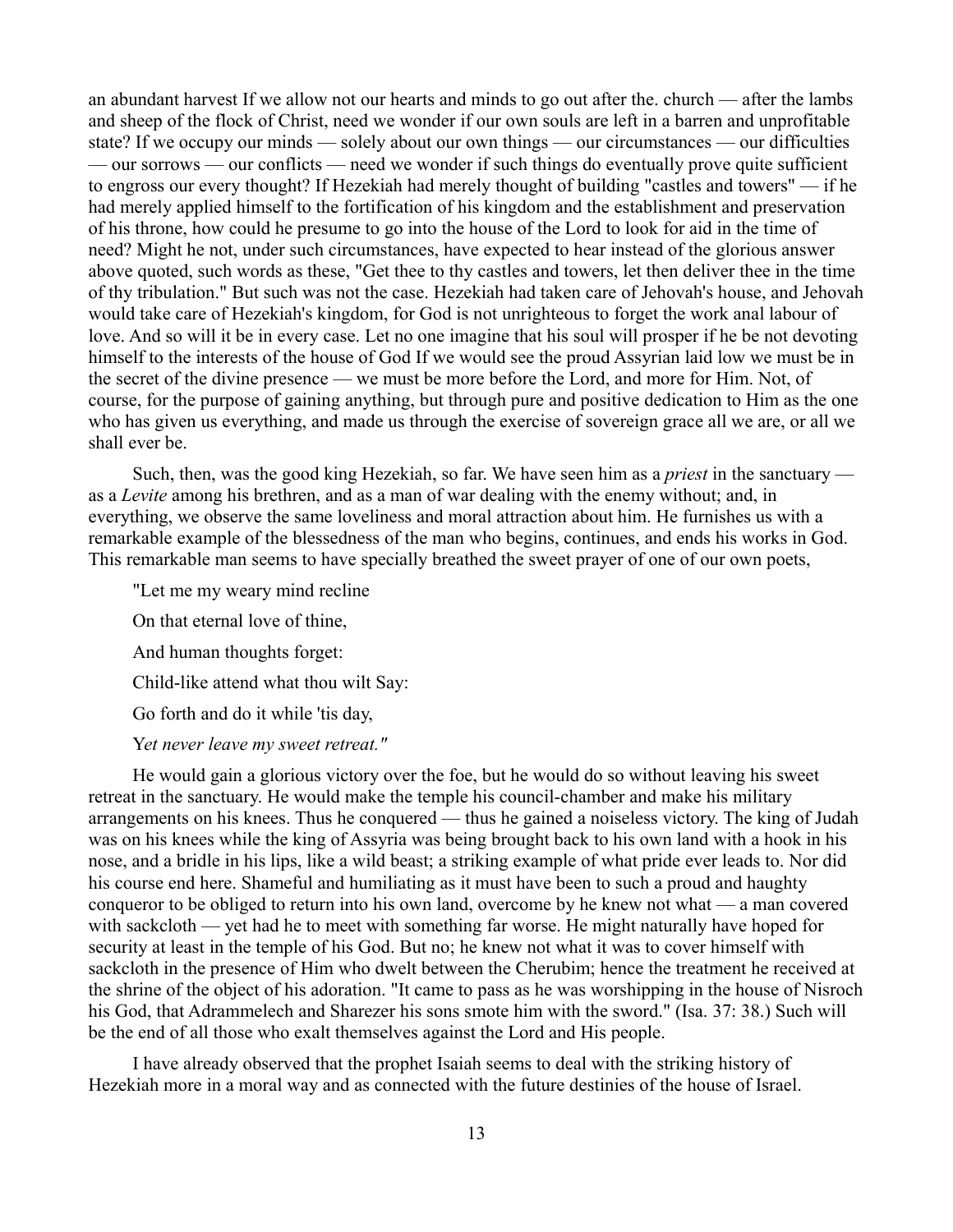Looking at it in this way, we may behold in Sennacherib a sample of "the wilful king " who shall exalt himself above all that is called God, or that is worshipped, and "shall do according to his will; and he shall exalt himself, and magnify himself above every God, and shall speak marvellous things against the God of gods, and shall prosper till the indignation be accomplished." (Compare 2 Thess. 2. Dan. 11: 16-45.) Hezekiah, too, covered with sackcloth, may be viewed as a sample of the righteous remnant in the latter day, crying for deliverance from the hand of the mighty oppressor; when the Lord shall "bring them into the wilderness and speak comfortably unto them," and when "the virgin, the daughter of Zion, shall shake her head at Him who made the earth to tremble, and shook the kingdoms.'' Then indeed "the remnant that is escaped of the house of Judah shall take root downward and bear fruit upward: for out of Jerusalem shall go forth a remnant, and they that escape out of Mount Zion; the zeal of the Lord of hosts shall do this." (Isa. 37: 31, 32.)

If it be allowable to look at the latter times of Hezekiah in this point of view it enhances the value of his history to us exceedingly: for it not only yields us deep moral principles for every-day conduct, but also an important prophetic sketch of Israel's history in the latter days. May we have grace to love and value the testimonies of our heavenly Father more and more, and the rather as we perceive the miserable uncertainty of all human events and human opinions. "All flesh is grass, and all the goodness thereof is as the flower of the field. The grass withereth the flower fadeth: because the Spirit of the Lord bloweth upon it: surely the people is grass. The grass withereth, the flower fadeth: *but the Word of Our God shall stand for ever*." (Isa. 40: 6-8.)

In Isaiah 38 we find King Hezekiah brought down very low — even "to the gates of the grave;" and that, too, not in the circumstances or condition of his kingdom, as before, but in his own person. He is allowed, as it were to feel the withering breath of the king of terrors, as before he had felt the haughty threats of the king of Assyria. He is made to feel that he must seek a refuge in God, not only as regards *his kingdom* but as regards *himself.* This was a trying time for him; but it was a salutary time. We can easily perceive the hand of a *faithful* friend in this solemn scene. Hezekiah had been passing through much that might be easily used by the enemy to puff him up. A long course of devotedness to the service of God — the glorious reformation effected by his instrumentality — the influence exercised upon the priests and Levites, the men of Judah and Israel — and, lastly, the splendid deliverance vouchsafed him by the Lord of hosts over a most formidable foe — all these things were calculated, in an eminent degree, to act upon the pride of his heart; and, as we shall see in the sequels Hezekiah was not without knowing what pride meant. :But oh! how we must admire the faithfulness of our God, when, after having glanced at the brilliant scenes of the life of this good man, we hearken to the solemn words; with which this chapter opens. "Thus saith the Lord, Set *thine house* in order: for thou shalt die and not live." It was now to be a *personal question.* "Thine house." He had been much engaged about the Lord's house, and most happily so — he had been deeply exercised about this condition of the kingdom; and rightly so. He would have been unworthy of a seat on the throne of David had it been otherwise. But there was a far deeper matter than all this. The Lord would come more closely to his servant. He would deal with him about his *house "Set thine house* in order." This was indeed a searching word. Many a secret spring in the heart, unheeded amid the bustle of active service, would vibrate when thus touched — many a hidden chamber of the soul would be unlocked which, it may be, much intercourse with men would have kept more firmly closed. There is an air of deep solemnity about the sick bed of Hezekiah which is particularly striking; and the rather, as the transition is so sudden. At one moment we view him in the arms of victory and triumph, in the next we behold him at "the gates of the grave" — now we see him in the sanctuary with his head "lifted up above his enemies round about;" in a moment after we behold him laid prostrate, and the angel of death on his way to strike the blow; yet in both we can trace the same God. True, in the former case it is God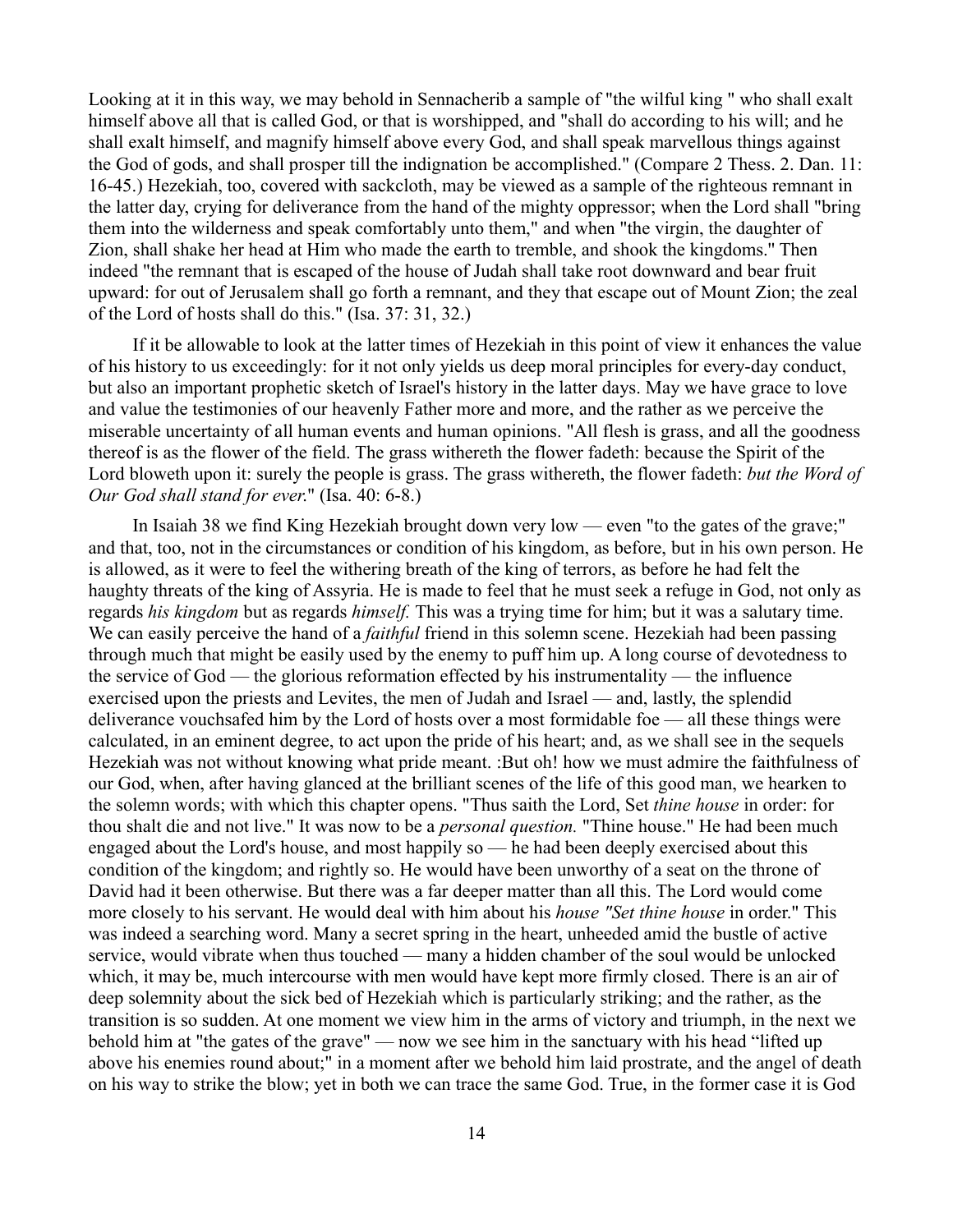in grace and mercy, in the latter, God in wisdom and faithfulness; but still God; and one hardly knows whether to admire most the grace of these words to Sennacherib, "The daughter of Zion hath despised thee," or the faithfulness of the words to Hezekiah, "Set thine house in order." In the one we see God delivering his servant from an *enemy;* in the other we see him delivering him from *himself.*

Well, what will Hezekiah do in this hour of his need? He cannot go up to the house of the Lord; but he can go up to the Lord himself, and so he does. "Then Hezekiah turned his face to the wall, and prayed unto the Lord." [It may be a matter of enquiry with some, why Hezekiah should have been so anxious to live? The answer to such an enquiry is, that as a *Jew* he was taught to regard long life as a special blessing from the hand of the God of Israel; but it would be rather inconsistent for a believer under the gospel dispensation to seek for long life. It was an object of desire with a Jew to be allowed to live long in the land; but the Christian's citizenship is, even now, in heaven, and his desire should be that what is now true in spirit and principle, might be so in reality, *i.e.* that he might be really in heaven.] This was his remedy now as at all times. "My soul, wait thou only upon God, for my expectation is from him." The Lord merely intended to produce in the soul of his dear servant a proper sense of his real condition of dependence — He would show him that the very same hand that had so recently rescued his kingdom from the jaws of the enemy must rescue himself from the jaws of death. In other words, that until both he and his kingdom could stand in the power of resurrection, there could be no permanency for either. What divine harmony exists between the words, "Set thine house in order" and "Hezekiah turned his face to the wall!" Such was his answer. "Though my house be not so with God: yet He *hath made* with me an everlasting covenant, *ordered in all things and sure:* for this is all *my salvation* and all my desire, though he make it not to grow." (2 Sam 23: 5.) Hezekiah puts himself now, as he had put his kingdom before, into the hands of Jehovah — the only place of true security.

And mark how the Lord links the deliverance of the kingdom with the raising up of the king. "Behold, I will add unto thy days fifteen years. And I will deliver *thee and this city* out of the hand of the king of Assyria: and I will defend this city." Here we learn in the clearest manner that both Judah and Judah's king must pass through *death and resurrection.* It is something quite out of the way of nature; and, because it is so, the very course of nature is reversed; "the *sun returned ten degrees, b*y *which degrees it was gone down."* What a magnificent display of the power of God in grace moving right athwart the path of nature; There is something remarkable in every scene of Hezekiah's life. His deliverance from the Assyrian was remarkable — his deliverance from death is still more so. He was enabled so to bring God into all his difficulties that his deliverance could not but exhibit much of God's remarkable actings; and, as we know, God will make no account of any thing when it stands in the way of His acting in behalf of His people; He will not only make the SUN stand still, as in Joshua's case, but He will make it go back while He puts forth the divine energies of His grace and power for the deliverance of those who lean upon Him for help. Indeed, we may say, when faith appeals to Omnipotence there is nothing too great.

However, the Lord did not deliver his servant in such a way as to interfere, in the least, with the divine lesson which He desired to teach him. This may be seen by reading carefully "the writing of Hezekiah. king of Judah, when he had been sick, and was recovered of his sickness." The experience breathed in this writing could never have been attained in the midst of the congregation — nor in the field of battle — nor any where but just where God put him even on the sick bed. None can teach like God.

Now if it be asked, What special lessons did Hezekiah learn in the time of his sickness? the fifteenth verse tells us. "What shall I say? he hath both spoken unto me and himself hath done it: *I shall go softly all the years* in the bitterness of my soul." In a word. then, he learnt the need of walking softly.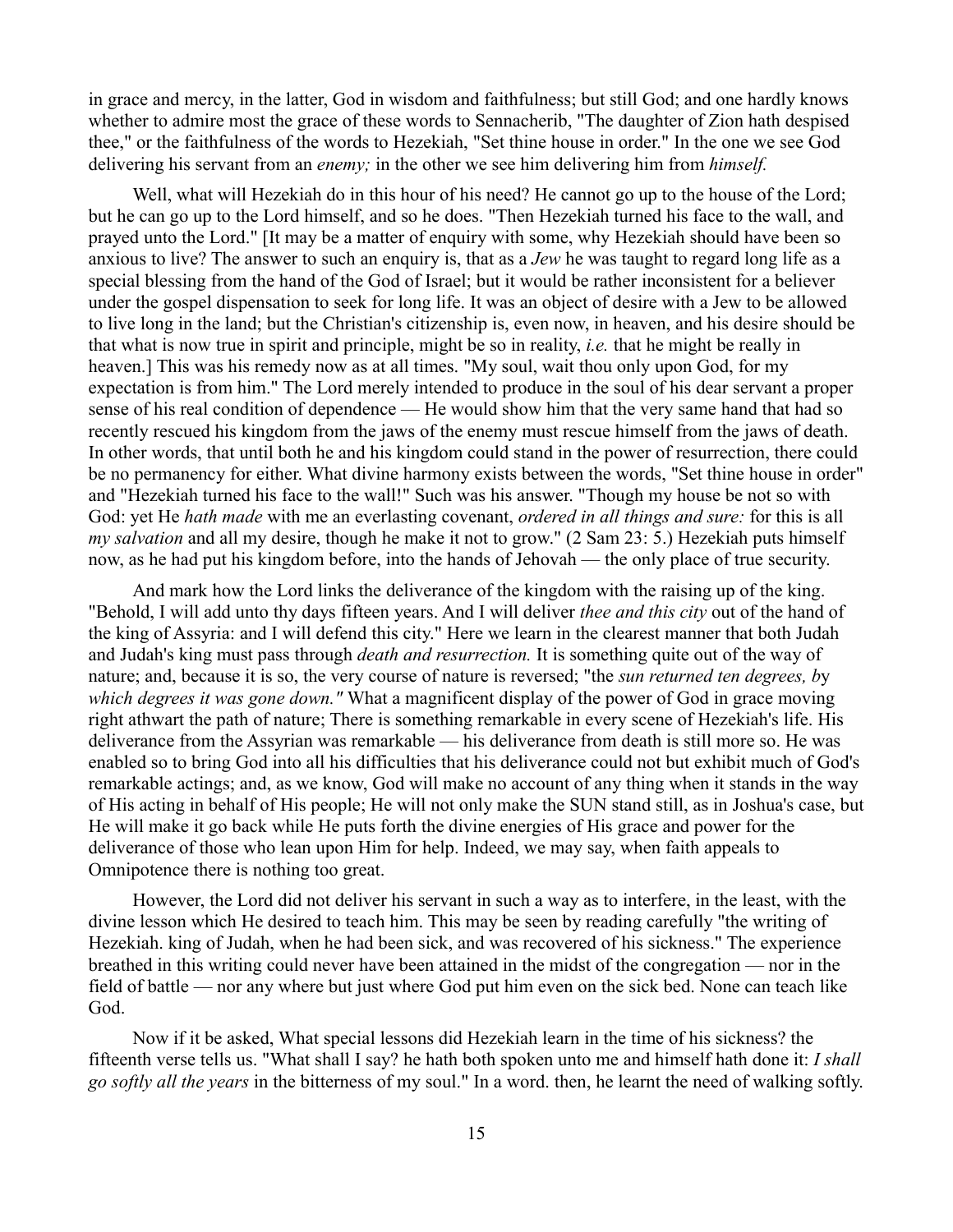And surely the visitation was calculated to teach that blessed lesson, however speedily he might forget it. But there was more than this. Hezekiah learnt something about *God* as well as about *himself* This is valuable for us. It would never do to be merely unlocking secret springs in our *hearts* if we did not, at the same time, unlock secret springs in *God's heart.* If a man only learns that there are hidden sins in his heart, and principles of evil of which he knew nothing before, he is merely plunging his spirit into miserable despondency. This is not learning anything through divine teaching. But if, while he discovers *his sin* he discovers also *God's grace i*n putting away his sin, this is divine — this is learning both himself and God.

Now, it is only when a man learns himself and God in connection that he is really humbled. Grace, while it puts away our sin, leads the soul into profound humiliation because of it. Thus it was with Hezekiah; he was taught to "walk softly " by the grace that had for ever settled the question of his sins. "O Lord, by these things men live, and in all these things is the life of my spirit: so wilt thou recover me and make me to live. Behold, for peace I had great bitterness; but thou last in love to my soul delivered it from the pit of corruption: *for thou hast cast all my sins behind thy back."* Here was a blessed discovery of God! It was not merely, "Thou hast delivered the kingdom out of the hand of the King of Assyria." No; but "thou hast delivered me from the pit of corruption: for thou hast cast all *my sins* behind thy back." Thus does Hezekiah get away from himself, away from his sins, away from the pit, to take his happy place among "*the living"* who alone can "praise and celebrate" the name of the Lord.

See then to what a happy place the soul of this good man was conducted by all the solemn dealings of God in this chapter. The chapter opened by the words, "Set shine house in order." This, as has been observed, opened up many things to his view which were calculated to humble him; but then he learns more of God's redeeming and restoring love, so that he is able to reply to the searching charge, "Set thine house in order," by the triumphant statement, "Thou hast cast all my sins behind thy back." As to his house, he knew that it was "not so with God;" yet he could cast himself upon the divine covenant which he knew was "ordered in all things and sure." "The Lord was ready to save *me;* therefore we will sing my songs to the stringed instruments, all the days of our life, in the house of the Lord."

Thus far it is most instructive to see the temple service restored Judah rescued from the hand of the oppressor, and Judah's king raised from the pit of corruption; and one is disposed to think that now the glory might show itself; but alas! alas! it cannot be so; all this is merely a shadow, blessed though it be, of what is yet to be revealed amongst us, when the true King of Judah shall take his seat on the throne of His father David, and wield the sceptre of a kingdom that shall never be moved.

We now come to consider the closing scene of Hezekiah's life, which but too plainly demonstrates the fact above stated, namely, that the glory cannot yet show itself: Upon this part of our subject, however, we need not dwell at any length; the Spirit Himself has not dwelt long upon it: for he has given us the narrative of it in two verses, and his commentary upon it in one. And, indeed, we always find the divine penman taking much greater delight in setting forth the graces than the failures of those whose history He deals with. This is specially observable in Hezekiah's history; the narrative of his good deeds occupies four long chapters in 2 Chronicles, while, with reference to his failure, we have the following few words: "Howbeit, in the business of the ambassadors of the princes of Babylon, who sent unto him to inquire of the wonder that was done in the land, G*od left him to try him, that he might know ALL that was in his heart."* (2 Chr. 32: 31.) These words are but few; yet they are most comprehensive. For a man to know *"all* that was in his *heart,"* required no small measure of the knowledge of God's redeeming love. It would demand all that Hezekiah had learnt of God during his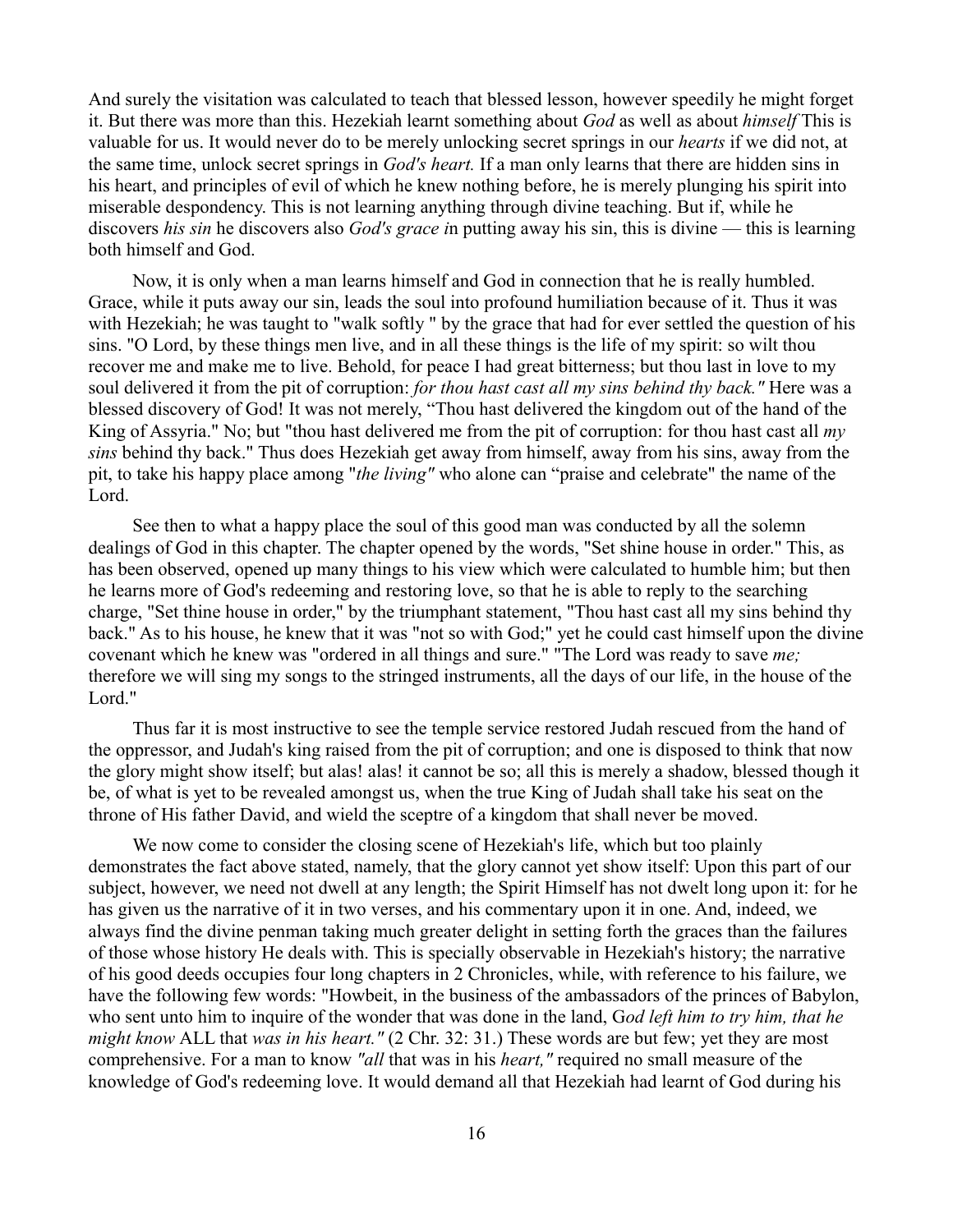previous history to enable him to look into the deep recesses of his heart and behold "*all"* that was there. Oh! what was there not wrapped up in this little word "ALL;" who could bear it save the one who had learnt to say, "Thou hast cast *all* my sins behind thy back." Surely none else. It is only when we know that the Lord has forgiven *all* our iniquities, and healed *all* our diseases — when we are enabled, by faith, to see the divinely appointed scape-goat bearing away with him into the land of forgetfulness "*all* our iniquities, and *all* our transgressions, and *all* our sins" (Lev. 16: 21), that we can turn round and look into our hearts and see *all* the fearful evil there. To get a sight of the latter, ere we have known and proved the former, is to be overwhelmed by the terrible discovery; but when we have gotten a view of God in the cross, the more we learn of our own vileness — the nearer we approach to the end of that wonderful word "all," the more highly do we estimate the grace of our God, and the cleansing efficacy of the blood of our Lord Jesus Christ.

But it is very profitable to mark how that, at each successive stage of Hezekiah's truly interesting history, the Lord is dealing more and more closely with him. "Every branch that beareth fruit he purgeth it." (John 15: 2.) The more devoted a man is to the Lord, and the more elevated his walk, the more jealously will the Lord watch over him in order that he may have still larger and more blessed proofs of his devotedness; or, it may be, in order to bring out, and execute judgement upon, some hidden evil that may have hitherto lain dormant in the heart. The latter was His wise and faithful purpose in Hezekiah's case.

So far as the ordering of the kingdom was concerned, there can be no doubt but that recent circumstances, and specially the defeat of Sennacherib, would have produced a powerful effect upon the nations around. There was abundant testimony to the fact that the kingdom was well-ordered. Again, the joyful hearts of the children of Israel, as they journeyed home to their own land, would prove very decidedly that the temple service was also well-ordered. In other words, Hezekiah had the testimony of the world *without* and his brethren *within* as to the soundness and rightness of his ways. This was all most important. It is happy for us when we are not giving to "the world any occasion to speak reproachfully or our brethren to speak suspiciously of us." We should at least know this happiness. But there is far more than even this. God looks more narrowly into our ways than the world or the church. He will not rest satisfied with a well-ordered *kingdom,* nor even a well-ordered *house*, but setting up a still loftier standard, He looks for a well-ordered *heart.*

This, I conceive, is most instructive and searching. When Hezekiah set out upon his public career the first thing he had to direct his attention to was the disorder of his kingdom; the next was the disorder of his house; and last of all, and most searching of all, was the disorder of his *heart* Now, in the very fact of his being called to submit to the last named trying test, we learn how very far Hezekiah had outstripped even men of more than ordinary grace. Jotham, for example, was never called to such a trial; and why? Because, at the very threshold of his course he proved defective. There was a "howbeit" with regard to him in the mere matter of the kingdom to say nothing of his house or his heart. Not so with regard to Hezekiah; there was no "howbeit" in his case "save in the matter of the ambassadors," i.e. in other words, God had a question to settle with him as to the state of his heart. And may we not say there was but One who could stand the threefold test above alluded to; even He who could say, "I will walk within my *house* with a *perfect* heart."

But whence, may we ask, came the enemy that vanquished the man whom we have hitherto beheld moving onward in the ways of God with such a steady pace? *From Babylon.* Yes; Babylon that old fountain of moral evil, a stream from which poisoned the camp of Israel in Joshua's day. "At that time Merodach-Baladan, the son of Baladan, king of Babylon, sent letters and a *present* to Hezekiah." (Isa. 39.) Here we have another king attacking Hezekiah: not the king of Assyria with a numerous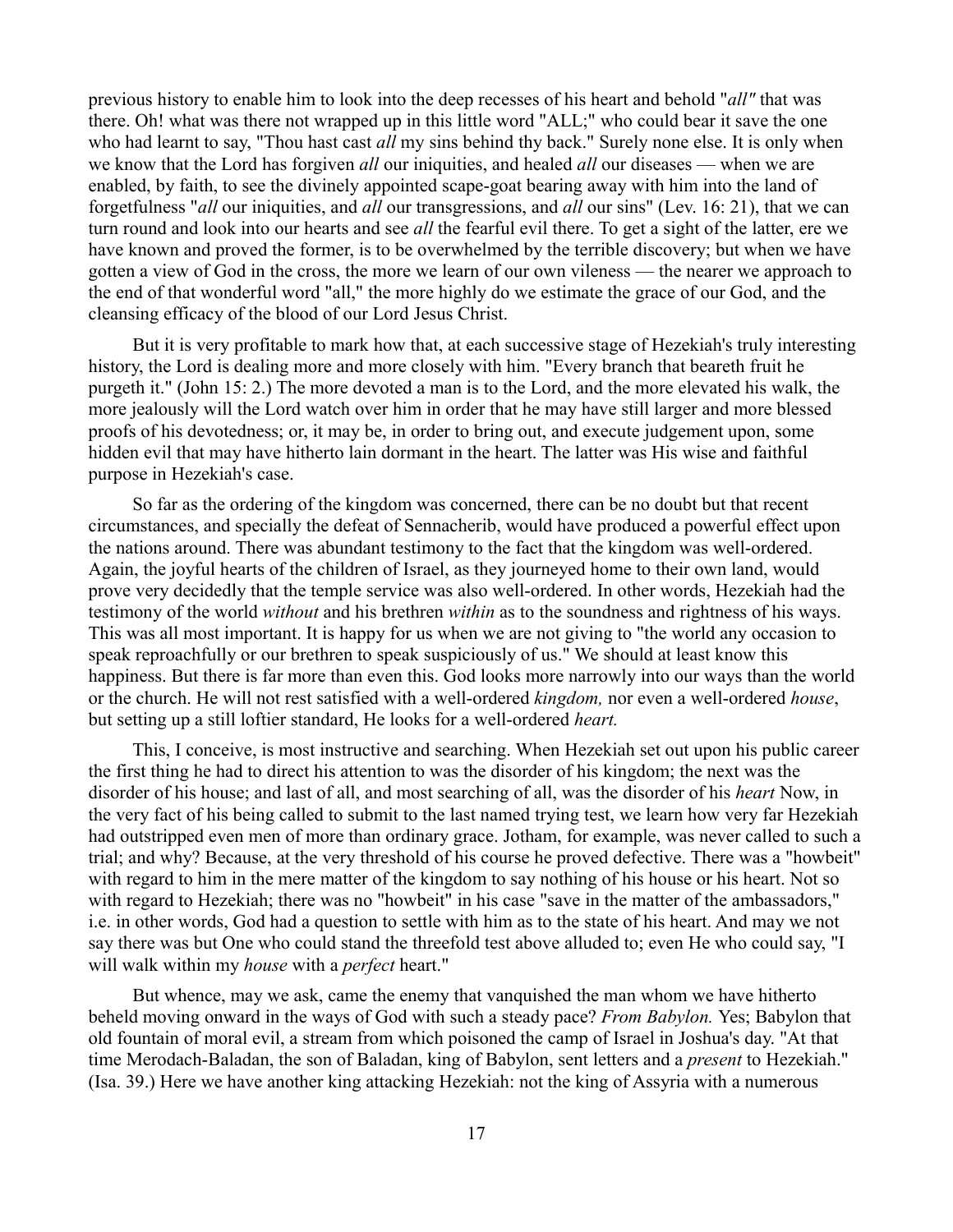army; nor the king of terrors with a solemn summons to surrender; but *the king of Babylon with* a *present.* And, strange as it may seem, the present from Babylon proved too powerful an assailant for the heart of Hezekiah. When the king of Assyria sent letters to him ''he went up into the house of the Lord and spread them before the Lord." Thus he conquered. When summoned to prepare for death, "he turned his face to the wall and prayed unto the Lord." Thus he was raised up. But when the ambassadors from the king of Babylon approached him, "he showed them the house of *his precious things." THUS HE FELL.* Solemn — most solemn warning! Hezekiah was off his guard. No prayer no seeking the Lord — no spiritual perception to detect the hook that lay concealed beneath this gilded bait. Had he gone and spread Merodach's letter before the Lord he would have been raised above the influence of the world's polite attraction as he had before been raised above the influence of its angry threats. He would have found the sanctuary as safe a retreat from the guile of the serpent as it had been from the roar of the lion. But then we have the secret cause of the failure in the sacred commentary on the matter. "Howbeit, in the business of the ambassadors of the princes of Babylon.... *God left him* to try him, that he might know all that was in his heart." When God leaves a man, a straw is sufficient to upset him.

We, however, may learn a very seasonable lesson from Hezekiah's failure. We may learn that the smile of the world will overcome us when, perhaps, its frown would drive us more closely to the cross. It is far more difficult to deal faithfully with a plausible Gibeonite or a polite anal elegant Agag than with the rugged sons of Anak — the manifest and naturally unamiable enemies of God. Again, it is exceedingly difficult to act faithfully with the people of the world, and, at the same time, be a recipient of their compliments. It requires no small measure of spiritual power to sit at the table and partake of the hospitality of a man of the world, and, at the same time, deal faithfully with him about his soul: "A gift blindeth the wise, and perverted the words of the righteous." (Ex. 23: 8.) The Christian should therefore be independent of, and separated from, the world. It is better, if we be lacking in spiritual power, to keep away, as much as possible, from worldly people, than to mix with them and dishonour the Lord. Abraham would not take anything from the king of Sodom or the sons of Heth. He would not be a debtor to the uncircumcised. Thus, being separated from them, he could be a *living witness* against them.

Now, we can easily imagine how difficult Hezekiah would have found it to introduce the subject of truth to these — noble strangers; he might not like to intrude upon them with such subjects — the time, place, or circumstances might not have seemed exactly suitable; many such thoughts might arise in his mind to hinder him from dealing faithfully with his guests. Nor would the world without, nor yet, perhaps, his brethren within, have been able to detect any thing wrong in his showing them the house of his treasures. But ah! the secret thought was wrong — pride was lurking in the hidden chambers of his heart — instead of telling them about the One who dwelt between the Cherubim — of the splendid deliverance from the hand of the king of Assyria — of the deep lessons learnt at "the gates of the grave," and the pardoning love of God who had "cast all his sins behind his back" — instead of presenting these things before them, "he showed them the house of *his* precious things, the silver and the gold, and the spices, and the precious ointment, and all the house of *his* armour (which could not defend him from the king of Assyria), and all that was found in *his* treasures: there was nothing in *his* house, nor in all *his* dominion, that Hezekiah showed them not." Thus it was all about himself, and nothing about God. Strange, unaccountable forgetfulness! Such is man — a man of God — when left to himself.

But now, that the evil has been fully brought out, not only in God's view but in his own, it is worthy of special notice, the Lord, by His prophet, seeks to lead His servant right onward to the end not